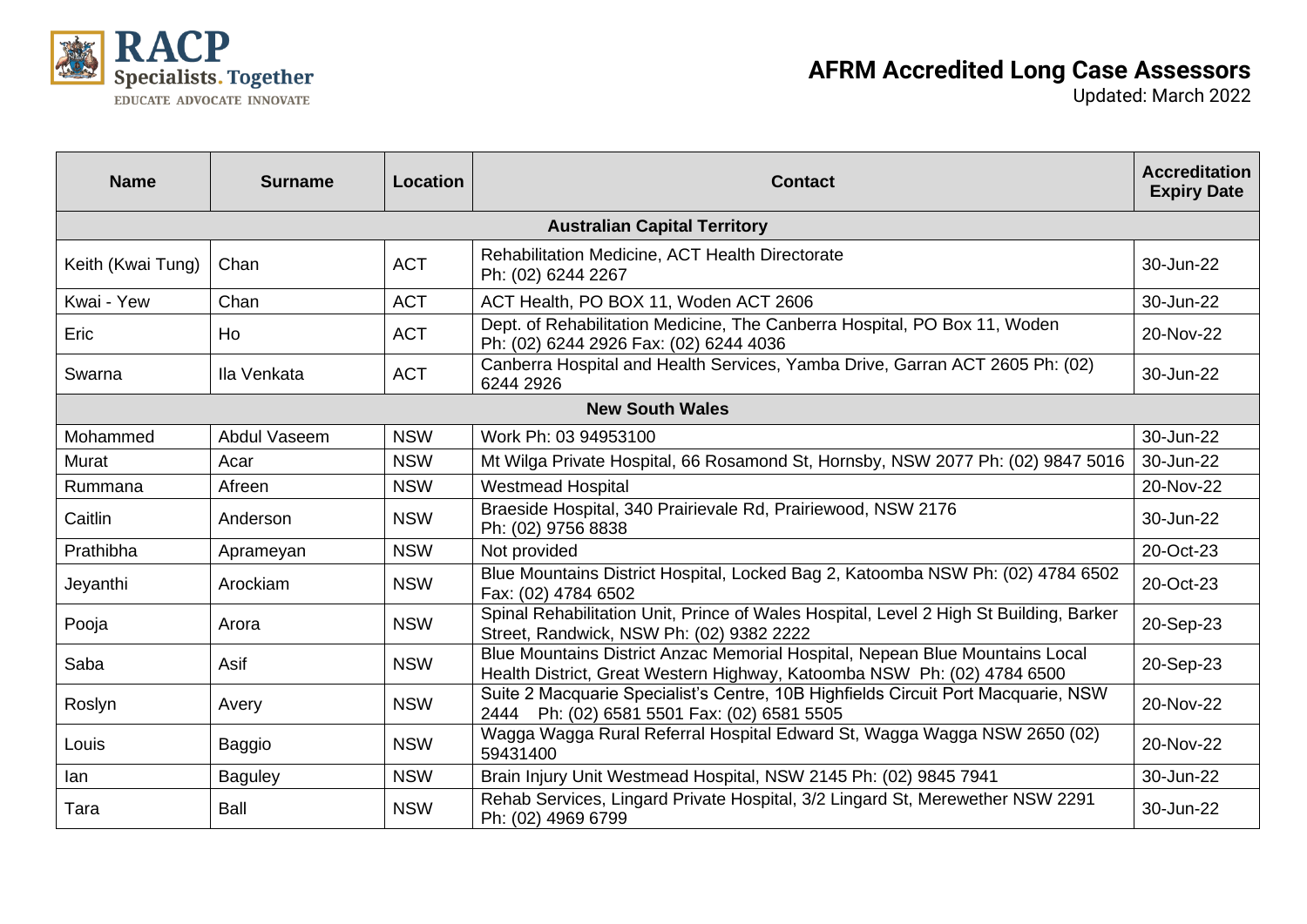

| Kathryn       | Banerjee<br>(Paediatric) | <b>NSW</b> | Wk Mobile: 04 4871 2824                                                                                                                                                        | 30-Jun-22 |
|---------------|--------------------------|------------|--------------------------------------------------------------------------------------------------------------------------------------------------------------------------------|-----------|
| <b>Alexis</b> | <b>Berry</b>             | <b>NSW</b> | Concord Hospital, Concord NSW 2137<br>Ph 8566 1222, Alexis.berry@health.nsw.gov.au                                                                                             | 30-Jun-22 |
| Prakirti      | <b>Bhatt</b>             | <b>NSW</b> | Not provided                                                                                                                                                                   | 20-Oct-23 |
| Antoinette    | Botman (Paediatric)      | <b>NSW</b> | Dept. Kids Rehab, The Children's Hospital at Westmead, Locked bag 4001, Cnr<br>Hawkesbury Rd & Hainsworth St, Westmead, NSW, 2145 Ph: (02) 9845 2799 Fax:<br>(02) 9845 0685    | 30-Jun-22 |
| Malcolm       | <b>Bowman</b>            | <b>NSW</b> | St Joseph's Hospital, Normanby Rd, Auburn, NSW 2144<br>Ph: (02) 9649 8941                                                                                                      | 20-Nov-22 |
| Gregory       | <b>Bowring</b>           | <b>NSW</b> | Director of Rehabilitation Medicine, Prince of Wales Hospital, Randwick, NSW 2031                                                                                              | 30-Jun-22 |
| Genevieve     | <b>Brady</b>             | <b>NSW</b> | Aged Care Services, The Forest Centre, PO Box 842, Lewisham Avenue, Wagga<br>Wagga, NSW 2650                                                                                   | 28-Sep-22 |
| Josephine     | <b>Braid</b>             | <b>NSW</b> | Not provided                                                                                                                                                                   | 30-Jun-22 |
| Kathryn       | <b>Brooke</b>            | <b>NSW</b> | Rehabilitation at Calvary Hospital 91-111 Rocky Point Rd, Kogarah 2217 and St<br>Vincent's Hospital Sacred Heart Rehabilitation Service, Darlinghurst Rd, Darlinghurst<br>2210 | 20-Sep-23 |
| <b>Stuart</b> | <b>Browne</b>            | <b>NSW</b> | Brain Injury Unit, Royal Rehabilitation Centre Sydney, PO Box 6, Ryde, NSW 1680<br>Ph: (02) 9807 1144 Fax: (02) 9809 9027                                                      | 20-Nov-22 |
| Stephen       | <b>Buckley</b>           | <b>NSW</b> | Ph: (02) 9453 3559                                                                                                                                                             | 30-Jun-22 |
| lan           | Cameron                  | <b>NSW</b> | Hornsby Ku-ring-gai Health Service (Division of Rehabilitation and Aged Care),<br>Palmerston Road, Hornsby NSW 2077, Ph: (02) 9926 4962                                        | 20-Nov-22 |
| Simon         | Chan                     | <b>NSW</b> | Old Leighton Lodge, Ku-ringai Hospital, Palmerston Road, Hornsby, NSW Ph: (02)<br>9477 9511 Fax: (02) 9477 9162                                                                | 20-Sep-23 |
| Kenneth       | Chan                     | <b>NSW</b> | St George Hospital and Calvary Hospital Kogarah, NSW Ph: (02) 9113 2267 or (02)<br>9553 3111                                                                                   | 30-Jun-22 |
| Jennifer      | Chapman                  | <b>NSW</b> | Rehabilitation Dept., Westmead Hospital, Westmead, NSW Ph: (02) 9845 7800 Fax:<br>(02) 9633 5952                                                                               | 28-Sep-22 |
| Priya         | Chari                    | <b>NSW</b> | Spinal Cord Injury Unit, 7c, Clinical Administration, Royal North Shore Hospital, St<br>Leonards, NSW 2065<br>Ph: (02) 9463 1780                                               | 20-Sep-23 |
| Karen         | Chia                     | <b>NSW</b> | Not provided                                                                                                                                                                   | 20-Nov-22 |
| Jeremy        | Christley                | <b>NSW</b> | Dept of Aged Care and Rehabilitation, Shoalhaven Hospital, Shoalhaven Street,<br>Nowra, NSW. Ph: (02) 4423 9702                                                                | 20-Oct-23 |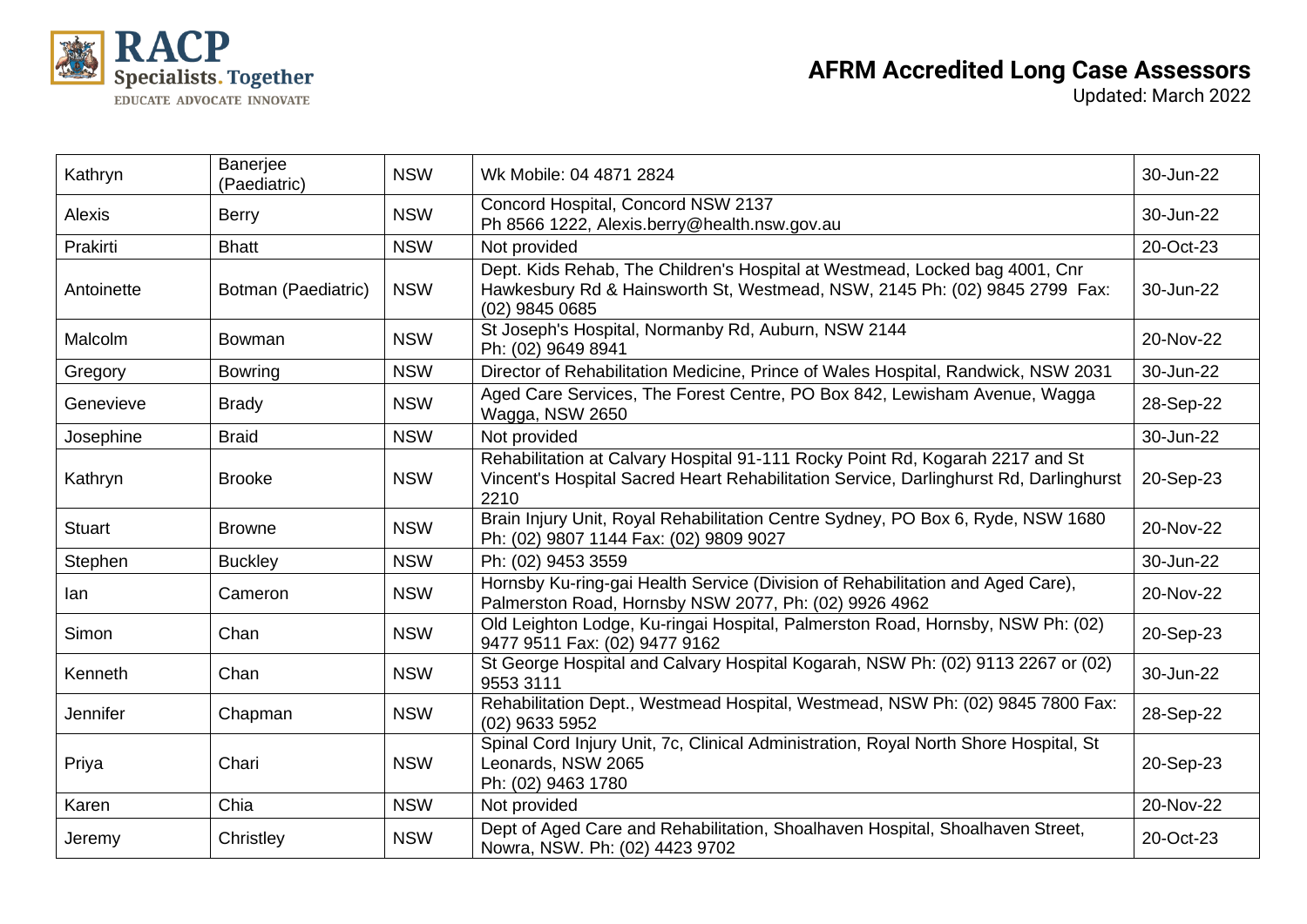

| Laurence       | Chu               | <b>NSW</b> | Dept of Rehabilitation Medicine, Nepean Hospital, Kingswood, NSW 2751<br>Ph: (02) 4734 3930  Fax: (02) 4734 3933                                   | 30-Jun-22 |
|----------------|-------------------|------------|----------------------------------------------------------------------------------------------------------------------------------------------------|-----------|
| Stephen        | Chung             | <b>NSW</b> | Wyong Hospital, Pacific Highway, Hamlyn Terrace, NSW 2259 Ph: (02) 4394 8188                                                                       | 20-Oct-23 |
| Pearl          | Chung             | <b>NSW</b> | Clinical Director, Sydney Adventist Hospital                                                                                                       | 20-Nov-22 |
| Andrew         | Cole              | <b>NSW</b> | Greenwich Hospital, River Rd, Greenwich, NSW 2065 Ph: (020 8788 3900                                                                               | 30-Jun-22 |
| Carol          | Connolly          | <b>NSW</b> | Hammond Care, Braeside Hospital, 340 Prairie Vale Road, Prairiewood, NSW 2176<br>Ph: (02) 9756 8631                                                | 20-Sep-23 |
| Philip         | Conroy            | <b>NSW</b> | Rehabilitation Unit, Sutherland Hospital, Locked Bag 21, Taren Point, NSW 2229<br>Ph: (02) 9540 7082, Fax: (02) 9540 7870                          | 20-Oct-23 |
| Craig          | Davenport         | <b>NSW</b> | Shoalhaven District Memorial Hospital, Shoalhaven St, Nowra NSW 2541<br>Ph (02) 4423 9701                                                          | 20-Sep-23 |
| Hugh           | <b>Dickson</b>    | <b>NSW</b> | Liverpool Hospital, Locked Bag 7103, Liverpool BC, NSW 1871<br>Ph: (02) 8738 8089 Fax: (02) 8738 7975                                              | 30-Jun-22 |
| Ellen          | Downes            | <b>NSW</b> | Rehabilitation Unit, Orange Health Service, Forrest Rd, Orange, NSW 2800                                                                           | 30-Jun-22 |
| <b>Mark</b>    | Dubossarsky       | <b>NSW</b> | Ph: (02) 9569 5622                                                                                                                                 | 20-Nov-22 |
| <b>Stella</b>  | Engel             | <b>NSW</b> | Prince of Wales Hospital, High Street, Randwick, NSW 2031<br>Ph: (02) 9382 5619                                                                    | 30-Jun-22 |
| Adrienne       | Epps (Paediatric) | <b>NSW</b> | Dept. Rehab2Kids, Level 2 South West Wing, Sydney Children's Hospital, High<br>Street, Randwick, NSW, 2031 Ph: (02) 9382 0178, Fax: (02) 9382 5620 | 30-Jun-22 |
| John           | Estell            | <b>NSW</b> | Work Ph: (02) 9350 2267                                                                                                                            | 20-Nov-22 |
| <b>Steven</b>  | Faux              | <b>NSW</b> | 170 Darlinghurst Rd, Darlinghurst, NSW 2010<br>Ph: (02) 8482 9516                                                                                  | 20-Nov-22 |
| Anne-Marie     | Fulop             | <b>NSW</b> | Eastern Suburbs Private Hospital, 8 Chapel Street, Randwick, NSW 2031 Ph: (02)<br>9398 0800                                                        | 28-Sep-22 |
| Phillip        | Funnell           | <b>NSW</b> | Division of Rehabilitation and Aged Care, Hornsby and Ku-ring-gai Hospital,<br>Palmerston Road, Hornsby, NSW 2077 Ph: (02) 9477 9511               | 30-Jun-22 |
| Peter          | Gale              | <b>NSW</b> | Rehabilitation Medicine Dept, Rankin Park Campus, HNE Health RNC, Locked Bag<br>1, HRMC, NSW 2310<br>Ph: (02) 4922 3065                            | 28-Sep-22 |
| <b>Matthew</b> | Gardiner          | <b>NSW</b> | Calvary Hospital, 91 - 111 Rocky Point Road, Kogarah, NSW 2217<br>Ph: (02) 9553 3111                                                               | 30-Jun-22 |
| Fran           | Gearon            | <b>NSW</b> | Dudley Private Hospital, Specialist Consulting Suites, 3/261 March Street, Orange,<br><b>NSW 2800.</b><br>Work Ph: (02) 6361 6714                  | 30-Jun-22 |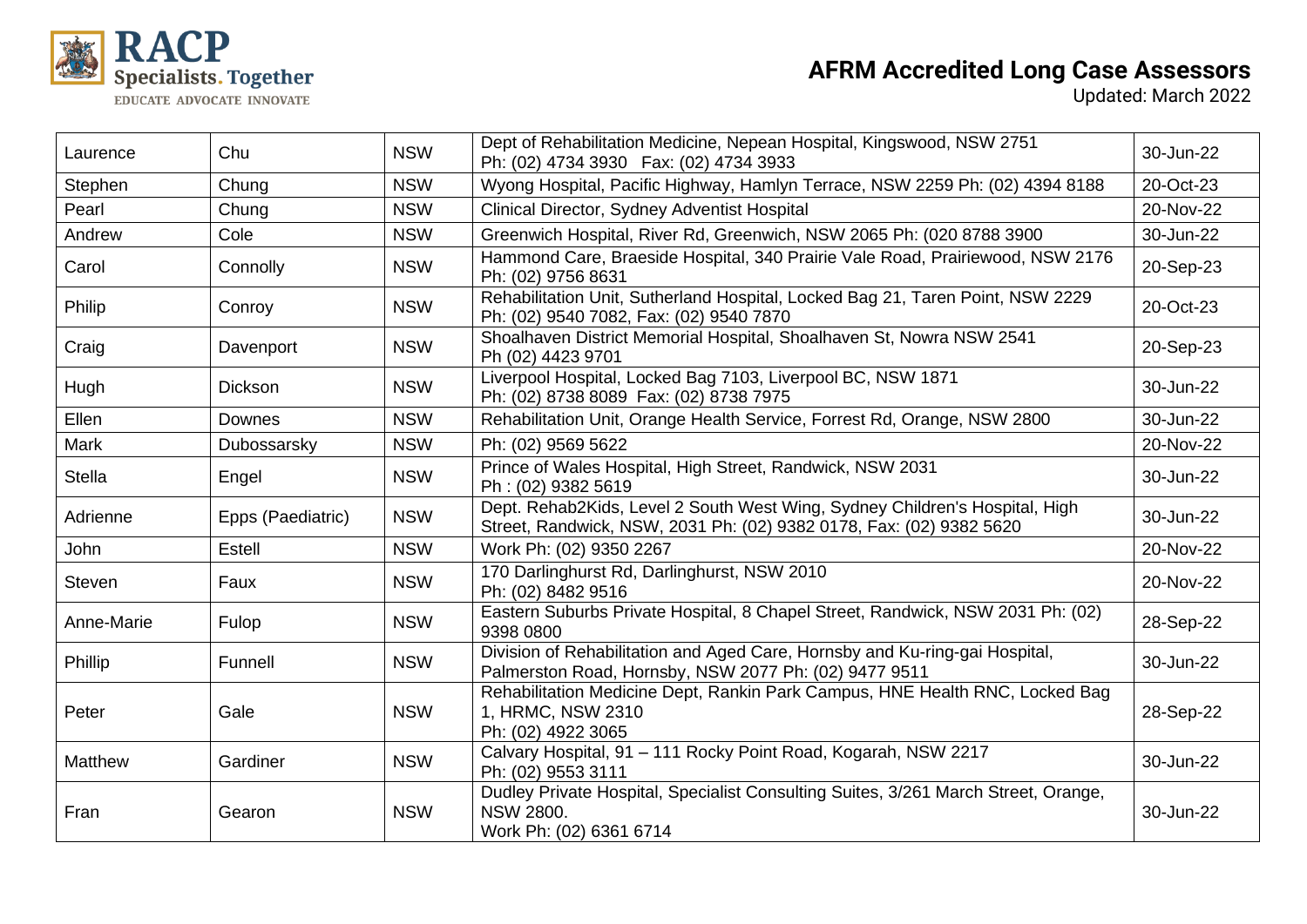

| Jasmine                 | Gilchrist       | <b>NSW</b> | Mona Vale Hospital, PO Box 81, Mona Vale, NSW 2103 Ph: (02) 9998 0051 Fax:<br>(02) 9998 0929                                                            | 20-Nov-22 |
|-------------------------|-----------------|------------|---------------------------------------------------------------------------------------------------------------------------------------------------------|-----------|
| Sumitha                 | Gounden         | <b>NSW</b> | Orange Health Service, Orange, NSW Ph: (02) 6369 3126 Fax: (02) 6360 3903                                                                               | 30-Jun-22 |
| <b>Marcus</b>           | Gunaratnam      | <b>NSW</b> | Graythwaite Rehabilitation Unit, Ryde Hospital, Denistone Road, West Ryde NSW<br>Ph: (02) 9874 0199  Fax: (02) 9807 1144                                | 30-Jun-22 |
| Nirodha<br>Wanigasekera | Gunawardena     | <b>NSW</b> | Bathurst Base Hospital, Howick Street, Bathurst NSW 2795                                                                                                | 30-Jun-22 |
| Nidhi                   | Gupta           | <b>NSW</b> | Rehabilitation Medicine, Level 2, Westmead Hospital<br>Ph: (02) 9845 7800                                                                               | 20-Oct-23 |
| Joseph                  | Gurka           | <b>NSW</b> | Brain Injury Rehabilitation Service, Westmead Hospital Ph: (02) 9845 7941 Fax: (02)<br>9635 8892                                                        | 30-Jun-22 |
| Abdul                   | Haidary         | <b>NSW</b> | Liverpool Hospital, Aged Care and Rehab, Health Services Bdg, Cnr of Goulburn and<br>Campbell Sts, Liverpool NSW Ph: (02) 8738 4703 Fax: (02) 8738 4744 | 20-Oct-23 |
| Sona                    | Halas           | <b>NSW</b> | St George Hospital in Kogarah Rehabilitation Department Ph: (02) 9113 2267                                                                              | 20-Oct-23 |
| Peter                   | Harradine       | <b>NSW</b> | Rehabilitation Medicine & Aged Care Service, Locked Bag 9783, Tamworth NEMSC,<br><b>NSW 2348</b><br>Ph: (02) 6767 8370                                  | 20-Nov-22 |
| Ross                    | Hawthorne       | <b>NSW</b> | Dept of Rehabilitation Medicine, Concord Repatriation General Hospital, Hospital<br>Road, Concord NSW 2137<br>Ph: (02) 9767 7233                        | 30-Jun-22 |
| Mariela                 | <b>Hendriks</b> | <b>NSW</b> | Not provided                                                                                                                                            | 20-Oct-23 |
| Roxana                  | Heriseanu       | <b>NSW</b> | Spinal Injuries Unit, Royal Rehab, 235 Morrison Road, Ryde, NSW 2112<br>Ph: (02) 9808 9269 Fax: (02) 9807 7514                                          | 30-Jun-22 |
| Tim                     | Ho              | <b>NSW</b> | St Vincent Hospital, 390 Victoria Street, Darlinghurst 2010, NSW                                                                                        | 30-Jun-22 |
| Adeline                 | Hodgkinson      | <b>NSW</b> | Brain Injury Unit, Liverpool Hospital, Elizabeth Dr, Liverpool, NSW 2170.<br>Ph: (02) 9828 5495 Fax: (02) 9828 5497                                     | 20-Oct-23 |
| lan                     | Jenssen         | <b>NSW</b> | Rehabilitation Dept, Port Kembla Hospital, Cowper Street, Warrawong Fax: (02)<br>4223 8305                                                              | 30-Jun-22 |
| Jenny                   | Jin             | <b>NSW</b> | Rehabilitation Unit, Coffs Harbour Health Campus, Locked Bag 812, Coffs Harbour,<br>NSW 2450 Ph: (02) 6656 7626                                         | 30-Jun-22 |
| Francoise               | Joseph          | <b>NSW</b> | Port Kembla Hospital, 89 Cowper St, Warrawong, NSW 2505<br>Ph: (02) 4223 8000 Fax: (02) 4223 8305                                                       | 30-Jun-22 |
| Pesi                    | Katrak          | <b>NSW</b> | Rehabilitation Medicine, Prince of Wales Hospital, Randwick NSW 2031<br>Ph: (02) 9382 5931                                                              | 20-Nov-22 |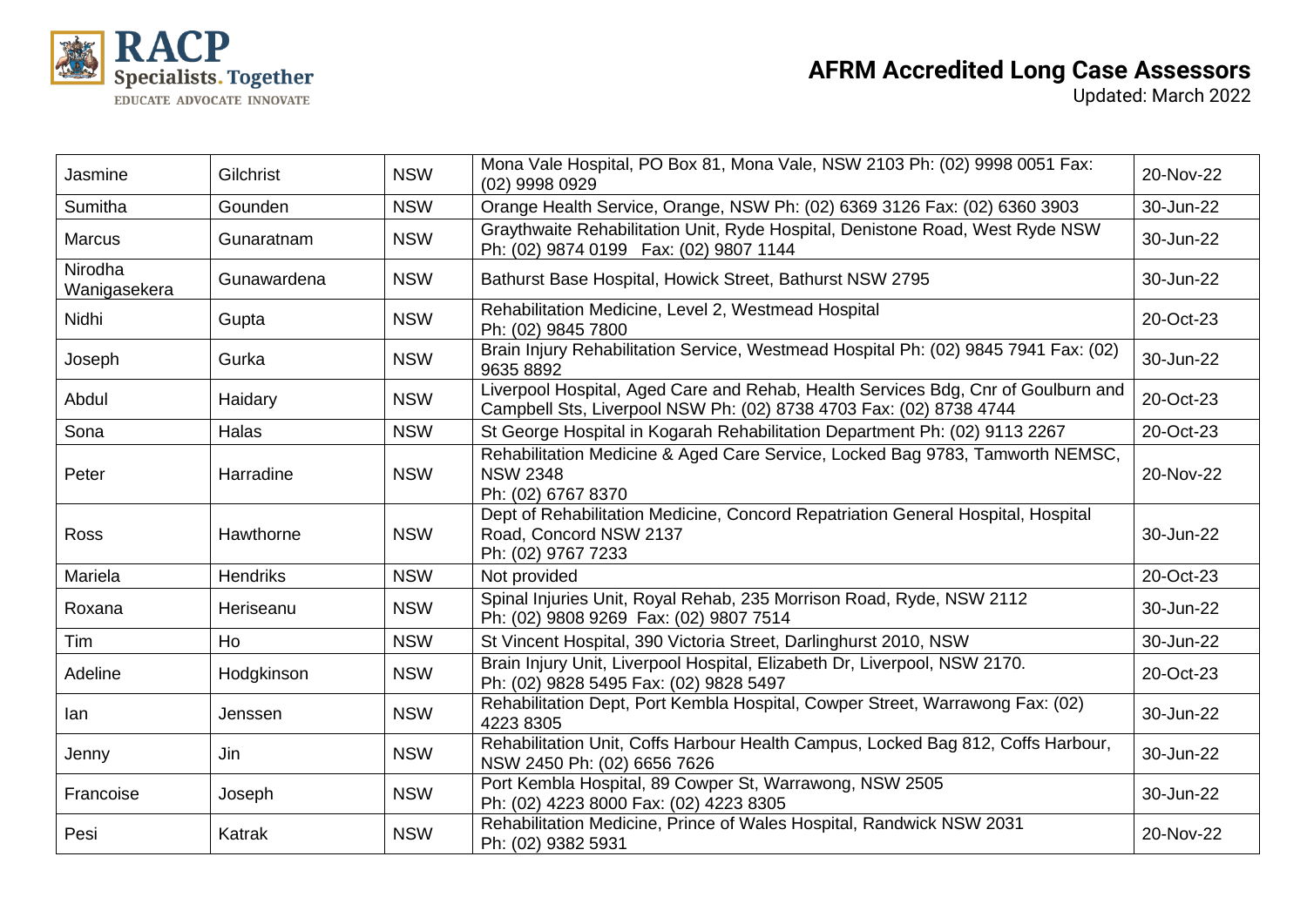

| Victoria     | Keighran | <b>NSW</b> | Not provided                                                                                                                                                                                                         | 20-Oct-23 |
|--------------|----------|------------|----------------------------------------------------------------------------------------------------------------------------------------------------------------------------------------------------------------------|-----------|
| Martin       | Kennedy  | <b>NSW</b> | Lady Davidson Hospital, Bobbin Head Rd, Turramurra NSW 2074                                                                                                                                                          | 30-Jun-22 |
| Clayton      | King     | <b>NSW</b> | Brain Injury Unit, Royal Rehabilitation Centre Sydney, PO Box 6, Ryde, NSW 1680<br>Ph: (02) 9807 1144 Fax: (02) 9809 9027                                                                                            | 30-Jun-22 |
| Friedbert    | Kohler   | <b>NSW</b> | Ph: (02) 9616 8638                                                                                                                                                                                                   | 30-Jun-22 |
| Maria        | Kyriagis | <b>NSW</b> | Email: maria.kyriagis@sesiahs.health.nsw.gov.au                                                                                                                                                                      | 20-Sep-23 |
| Andrea       | Laborde  | <b>NSW</b> | Central Coast Local Health District, Rehabilitation Medicine, Level 3 Gosford Hospital<br><b>NSW 2250</b><br>Ph: (03) 6222 8308                                                                                      | 20-Sep-23 |
| Sophia       | Lahz     | <b>NSW</b> | Not provided                                                                                                                                                                                                         | 20-Oct-23 |
| Alan         | Lam      | <b>NSW</b> | Medical Suites, Lady Davidson Private Hospital, 434 Bobbin Head Road, Nth<br>Turramurra, NSW Ph: (02) 9488 0257 Fax: (02) 9488 1438                                                                                  | 30-Jun-22 |
| Purdy        | Lau      | <b>NSW</b> | Greenwich Hospital, 97-115 River Road, Greenwich NSW Ph: (02) 9903 8333                                                                                                                                              | 30-Jun-22 |
| Lee          | Laycock  | <b>NSW</b> | PO Box 406, New Lambton, NSW 2305                                                                                                                                                                                    | 30-Jun-22 |
| Darren       | Lee      | <b>NSW</b> | Ph: (02) 9311 0576                                                                                                                                                                                                   | 20-Sep-23 |
| <b>Bonne</b> | Lee      | <b>NSW</b> | Prince of Wales Hospital, Anzac Parade, Little Bay, NSW 2036                                                                                                                                                         | 30-Jun-22 |
| Grace        | Leong    | <b>NSW</b> | Royal North Shore Hospital, Pacific Highway, St Leonards, NSW Ph: (02) 9926 7111<br>Fax: (02) 9926 6997                                                                                                              | 30-Jun-22 |
| Helani       | Levand   | <b>NSW</b> | Calvary Health Care Sydney, 91-111 Rocky Point Rd, Kogarah, NSW 2217<br>Ph: (02) 9553 3111                                                                                                                           | 28-Sep-22 |
| Monica       | Ling     | <b>NSW</b> | Dept of Spinal and Rehabilitation Medicine, Prince of Wales Hospital, High Street,<br><b>Randwick NSW</b><br>Ph: (02) 9382 5931 Fax: (02) 9382 5620                                                                  | 30-Jun-22 |
| Richard      | Liu      | <b>NSW</b> | Rehabilitation Outpatient Dept, Shoalhaven District Memorial Hospital, Shoalhaven<br>Street, Nowra NSW<br>Ph: (02) 4423 9701 Fax: (02) 4423 9700                                                                     | 30-Jun-22 |
| Karen        | Lopez    | <b>NSW</b> | Leighton Lodge, Hornsby Hospital Rehab and Aged Care<br>Ph: (02) 9477 9123                                                                                                                                           | 28-Sep-22 |
| Martin       | Low      | <b>NSW</b> | Camden Hospital, PO Box 99, Camden NSW Ph: (02) 4654 6366 Fax: (02) 4654<br>6486                                                                                                                                     | 28-Sep-22 |
| Jennifer     | Mann     | <b>NSW</b> | Royal North Shore Hospital, Reserve Road. St Leonards NSW 2065<br>Tel: (02) 94632446<br>Graythwaite Rehabilitation Centre, Ryde Hospital, Denistone Rd, Eastwood NSW<br>2122 . Tel: (02) 9858 7155 or (02) 9858 7156 | 28-Sep-22 |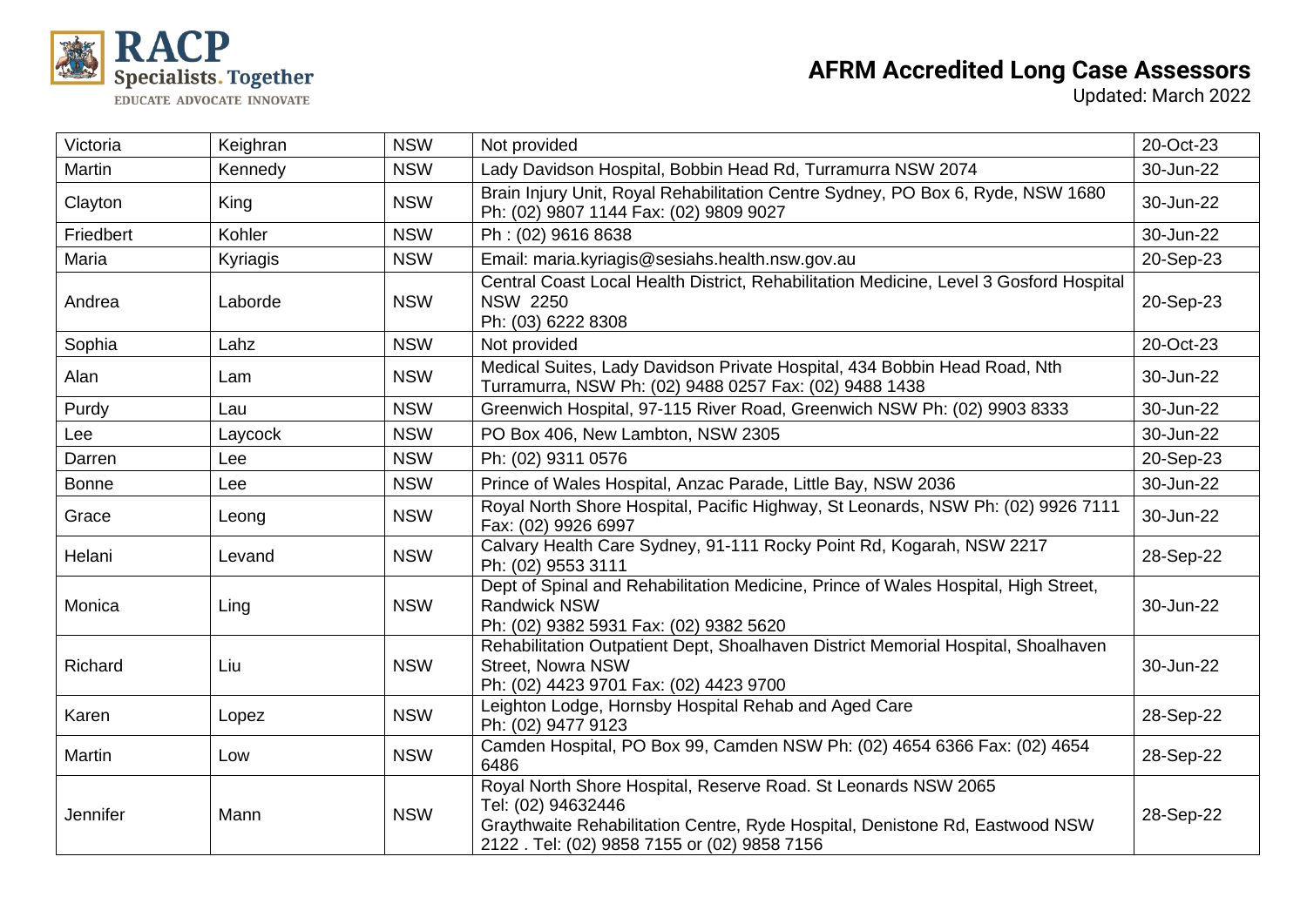

| David    | Manohar                    | <b>NSW</b> | Australian Spine & Shoulder Institute, 23 Gray St, Sutherland NSW 2232<br>Ph: (02) 9521 2928                                                              | 20-Sep-23 |
|----------|----------------------------|------------|-----------------------------------------------------------------------------------------------------------------------------------------------------------|-----------|
| Rebecca  | <b>Martens</b>             | <b>NSW</b> | Brain Injury Unit, Westmead Hospital, PO Box 533, Wentworthville NSW 2145<br>Ph: (02) 9845 7941                                                           | 20-Sep-23 |
| Rachael  | McQueen                    | <b>NSW</b> | 13 Hardy Avenue, Wagga Wagga, NSW, 2650                                                                                                                   | 30-Jun-22 |
| Renuka   | Mendonca                   | <b>NSW</b> | Liverpool Hospital, Level 2, Health Services Building, Cnr. Campbell and Goulburn<br>Sts, Liverpool NSW<br>Ph: (02) 8738 4750  Fax: (02) 8738 4744        | 30-Jun-22 |
| James    | Middleton                  | <b>NSW</b> | NSW Spinal Outreach Service, Royal Rehab, 235 Morrison Road, Ryde, NSW 2112<br>Ph: (02) 9808 9666                                                         | 20-Sep-23 |
| Shea     | Morrison                   | <b>NSW</b> | St Josephs Hospital, Normanby Rd, Auburn NSW 2144 Ph: (02) 9649 8941                                                                                      | 20-Sep-23 |
| Rebecca  | Morrissey                  | <b>NSW</b> | Rehabilitation Medicine & Aged Care Service, Locked Bag 9783, Tamworth NEMSC,<br>NEW ENGLAND MC NSW 2348 Ph: (02) 6767 8370                               | 20-Sep-23 |
| Indu     | Nair                       | <b>NSW</b> | Dept. of Rehabilitation Medicine, Royal Prince Alfred Hospital, Level 7, King George<br>V Building, Camperdown NSW Ph: (02) 9515 9815 Fax: (02) 9515 9801 | 30-Jun-22 |
| Roy      | <b>Nario</b>               | <b>NSW</b> | Nepean Hospital, Penrith, NSW<br>Ph: (02) 4734 3930                                                                                                       | 20-Nov-22 |
| Sharon   | <b>Ng</b>                  | <b>NSW</b> | Wyong Hospital, Pacific Highway, Hamlyn Terrace, NSW 2263                                                                                                 | 28-Sep-22 |
| Tuan-Anh | Nguyen                     | <b>NSW</b> | Camden Hospital, Menangle Road, Camden, NSW 2570<br>Ph: (02) 4654 6322 Fax: (02) 4654 6486,                                                               | 20-Oct-23 |
| Solomon  | Ni                         | <b>NSW</b> | Graythwaite Rehabilitation Centre, 37 Fourth Ave, Eastwood, NSW 2122<br>Ph: (02) 9858 7111                                                                | 20-Oct-23 |
| Lianne   | <b>Nier</b>                | <b>NSW</b> | Royal North Shore Hospital, 7c Administration Spinal Cord Injury Administration,<br>Reserve Road, St Leonards, NSW 2965 Ph: (02) 9463 1792                | 30-Jun-22 |
| Stephen  | O'Flaherty<br>(Paediatric) | <b>NSW</b> | Dept. Rehab2Kids, Level 2 South West Wing, Sydney Children's Hospital, High<br>Street, Randwick, NSW, 2031 Ph: (02) 9382 0178 Mob: 0416 106 804           | 30-Jun-22 |
| Simon    | Paget (Paediatric)         | <b>NSW</b> | Dept. Kids Rehab, The Children's Hospital at Westmead, Locked bag 4001, Cnr<br>Hawkesbury Rd & Hainsworth St, Westmead, NSW, 2145 Ph: (02) 9845 2819      | 30-Jun-22 |
| Anuka    | Parapuram                  | <b>NSW</b> | Metropolitan Hospital, 275 Addison Road, Petersham NSW<br>Ph: (02) 8585 4900  Fax: (02) 9569 5249                                                         | 20-Sep-23 |
| Shari    | Parker                     | <b>NSW</b> | St Vincents Hospital, Sacred Heart Rehab Service, Darlinghurst Road, Darlinghurst<br>NSW Ph: (02) 8382 9516                                               | 30-Jun-22 |
| Victoria | Peeva                      | <b>NSW</b> | St George Hospital, Gray Street, Kogarah NSW 2217                                                                                                         | 30-Jun-22 |
| Michael  | Pollack                    | <b>NSW</b> | Rankin Park Centre, John Hunter Hospital, Lookout Rd, New Lambton NSW<br>Ph: (02) 4921 4840  Fax: (02) 4921 4811                                          | 30-Jun-22 |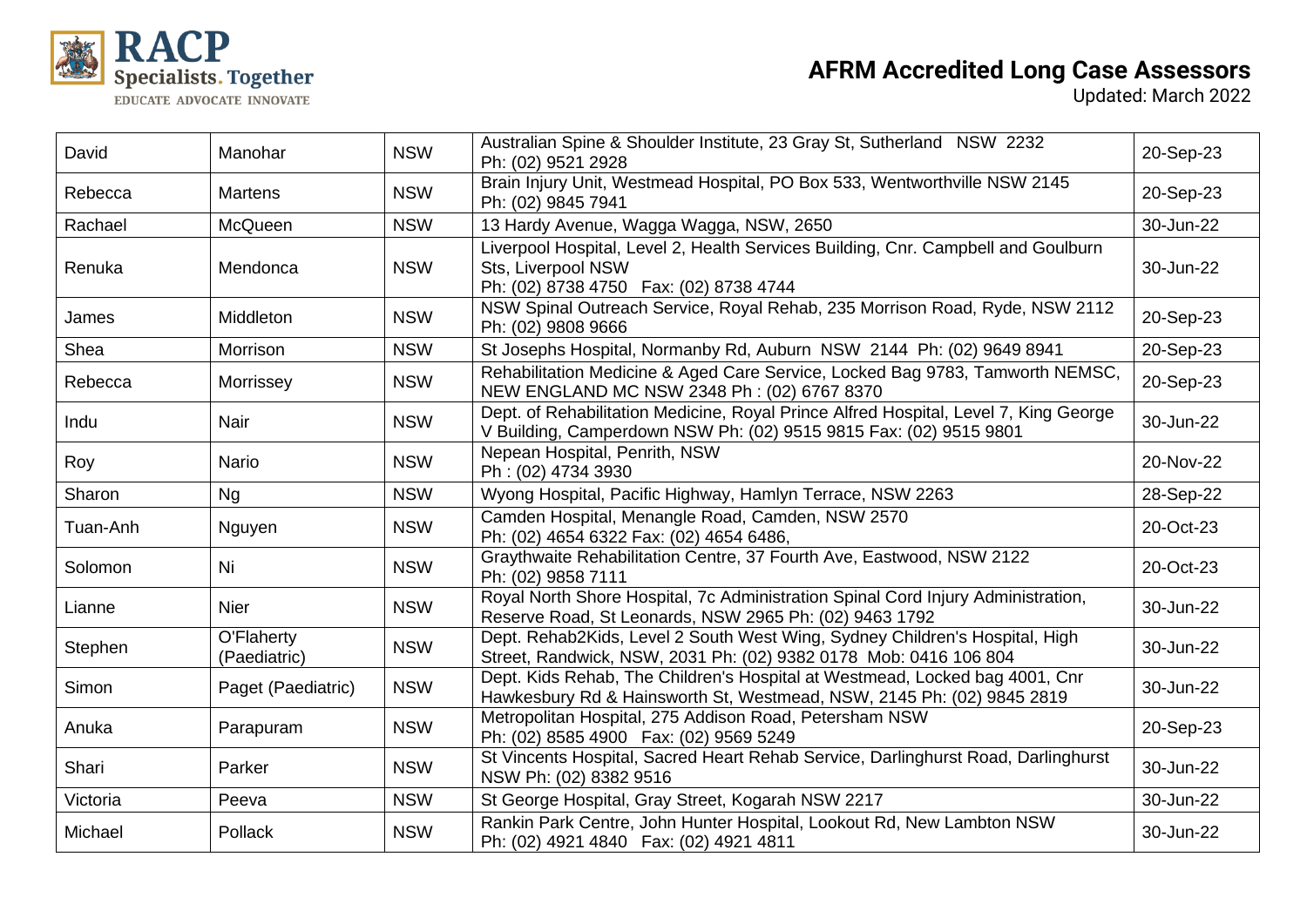

| Christopher     | Poulos             | <b>NSW</b> | Ph: (02) 8788 3900                                                                                                                                                 | 20-Nov-22 |
|-----------------|--------------------|------------|--------------------------------------------------------------------------------------------------------------------------------------------------------------------|-----------|
| Wei             | Qu                 | <b>NSW</b> | Not provided                                                                                                                                                       | 20-Oct-23 |
| Seema           | Radhakrishnan      | <b>NSW</b> | Fairfield Hospital, Cnr Polding Street and Prairievale Road, Prairiewood 2176 Work:<br>(02) 96168111                                                               | 30-Jun-22 |
| Preshanthy      | Rajeepan           | <b>NSW</b> | Subacute Rehabilitation Unit, 2-10 River Street, Moruya, NSW 2537<br>Ph: (02) 4474 1902                                                                            | 20-Sep-23 |
| Vidya           | Ramnath            | <b>NSW</b> | Brain Injury Rehabilitation Unit, Liverpool Hospital, Locked Bag 7103, Liverpool BC,<br>NSW 1871 Ph: (02) 8738 5495                                                | 20-Nov-22 |
| Lucy            | Ramon              | <b>NSW</b> | The Sutherland Hospital, Locked Bag 21, Taren Point, NSW 2229 Ph: (02) 9540<br>7111                                                                                | 30-Jun-22 |
| Veena           | Raykar             | <b>NSW</b> | Concord Hospital, Hospital Road, Concord, NSW 2139                                                                                                                 | 30-Jun-22 |
| Helen           | Redmond            | <b>NSW</b> | Metropolitan Rehabilitation Hospital, 275 Addison Road, Petersham NSW Ph: (02)<br>9569 5622 (Mon & Thurs) Fairfield Hospital, Ph: (02) 9616 8466 (Tues, Wed & Fri) | 30-Jun-22 |
| Suhaila         | <b>Rizal Shah</b>  | <b>NSW</b> | Not provided                                                                                                                                                       | 30-Jun-22 |
| Timothy         | Scott (Paediatric) | <b>NSW</b> | Dept. Rehab2Kids, Level 2 South West Wing, Sydney Children's Hospital, High<br>Street, Randwick, NSW, 2031                                                         | 20-Oct-23 |
| Sachin          | Shetty             | <b>NSW</b> | Spinal and Rehabilitation, Prince of Wales Hospital, High Street, Randwick NSW Ph:<br>(02) 9382 5631                                                               | 30-Jun-22 |
| Cecilia         | Silva-Withmory     | <b>NSW</b> | Murwillumbah District Hospital, Ewing St, Murwillumbah NSW Ph: (02) 6672 0180<br>Fax: (02) 6672 0114                                                               | 30-Jun-22 |
| <b>Brenda</b>   | Slee               | <b>NSW</b> | Department of Rehabilitation Medicine, St George Hospital, Belgrave Street,<br>Kogarah NSW 2217, Ph. (02) 9113 2267                                                | 28-Sep-22 |
| Anthony         | Suen               | <b>NSW</b> | Westmead Rehabilitation Hospital, 7 Coleman St, South Wentworthville NSW 2145<br>Ph: (02) 88 333 555                                                               | 30-Jun-22 |
| Claire (Yaping) | Sui                | <b>NSW</b> | Orange Health Service, Orange NSW Ph: (02) 6369 3126 Fax: (02) 6360 3903                                                                                           | 20-Sep-23 |
| Clive           | Sun                | <b>NSW</b> | St Vincents Hospital, Victoria Rd, Darlinghurst NSW 2010                                                                                                           | 20-Nov-22 |
| Pushpa          | Suriyaarachchi     | <b>NSW</b> | Department of Rehabilitation Medicine, Level 1, North Block, Nepean Hospital, Derby<br>Street, Kingswood, NSW 2747 Ph: (02) 4734 3930                              | 30-Jun-22 |
| Justin          | Tan                | <b>NSW</b> | Not provided                                                                                                                                                       | 20-Oct-23 |
| <b>Stuart</b>   | Tan                | <b>NSW</b> | Not provided                                                                                                                                                       | 30-Jun-22 |
| Lauren          | Tarrant            | <b>NSW</b> | Not provided                                                                                                                                                       | 30-Jun-22 |
| Ravi            | Thapaliya          | <b>NSW</b> | Ph: (02) 4421 3111                                                                                                                                                 | 20-Oct-23 |
| Konesh          | Thiyaksan          | <b>NSW</b> | John Hunter Hospital, Lookout Road, NEW LAMBTON NSW 2305                                                                                                           | 20-Nov-22 |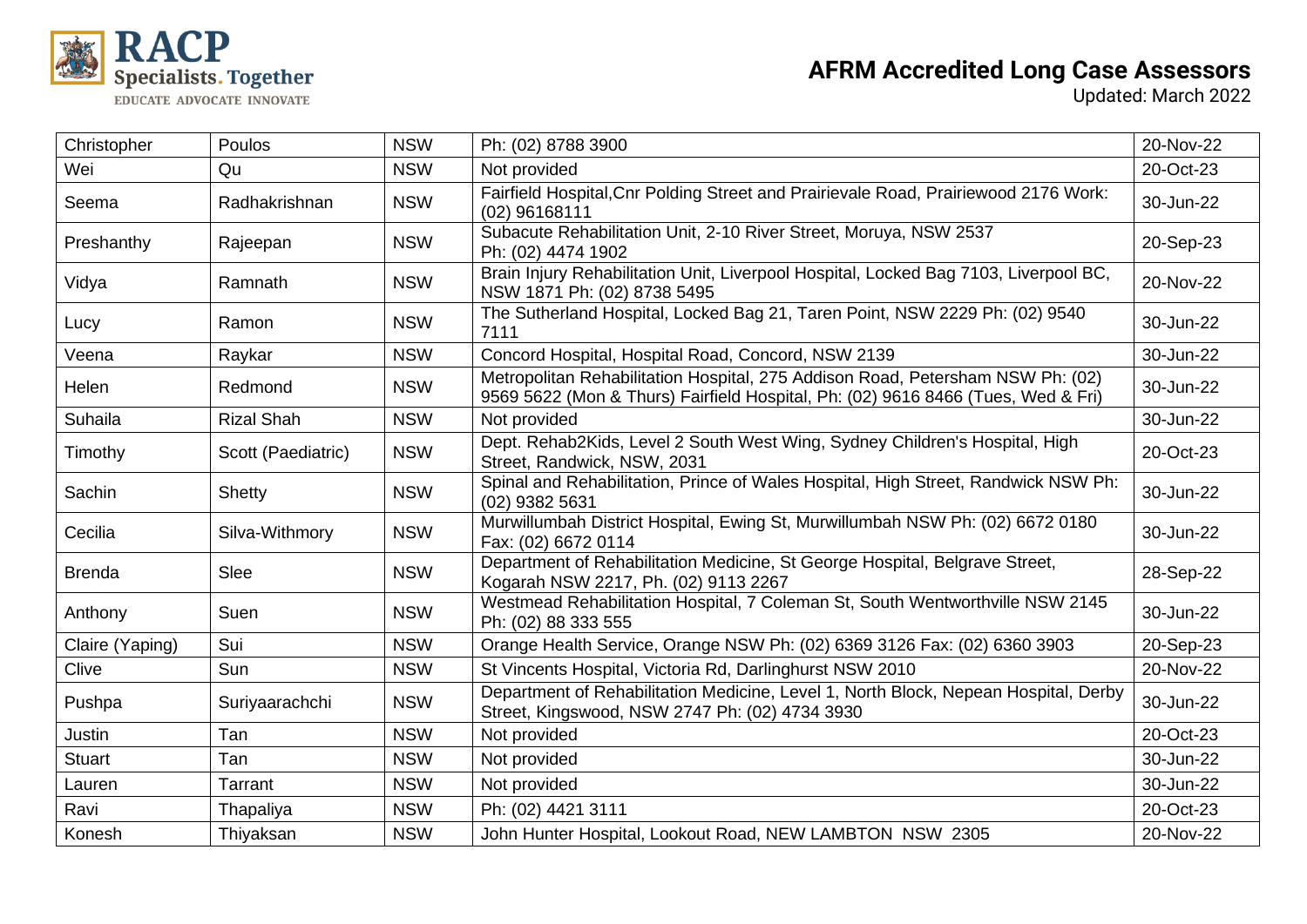

| Elizabeth                 | Thompson           | <b>NSW</b> | HNE kids Rehab, John Hunter Children's Hospital, New Lambton Heights NSW 2305                                                                                               | 30-Jun-22 |  |
|---------------------------|--------------------|------------|-----------------------------------------------------------------------------------------------------------------------------------------------------------------------------|-----------|--|
| Louise                    | Tofts (Paediatric) | <b>NSW</b> | Dept. Kids Rehab, The Children's Hospital at Westmead, Locked bag 4001, Cnr<br>Hawkesbury Rd & Hainsworth St, Westmead, NSW, 2145 Ph: (02) 9845 2823                        | 30-Jun-22 |  |
| Swee-Ling                 | Toh                | <b>NSW</b> | Spinal and Rehabilitation Medicine Department, Prince of Wales Hospital, Randwick,<br>NSW 2031 Ph: (02) 9382 5847                                                           | 20-Sep-23 |  |
| Fey-Ching                 | Un                 | <b>NSW</b> | Greenwich Hospital, 97-115 River Road, Greenwich, NSW 2065 Ph: (02) 8437 7371                                                                                               | 30-Jun-22 |  |
| Ahamed                    | Veerabangsa        | <b>NSW</b> | Brain Injury Unit, Liverpool Hospital, Locked Bag 7103, Liverpool NSW 1871 Ph: (02)<br>8738 5495  Fax: (02) 8738 5497                                                       | 30-Jun-22 |  |
| Tatiana                   | Velitchko          | <b>NSW</b> | Braeside Hospital, Fairfield Hospital Ph: (02) 9616 8600 or (02) 9616 8111 Fax: (02)<br>9616 8605                                                                           | 28-Sep-22 |  |
| Tai-Tak                   | Wan                | <b>NSW</b> | Ambulatory Care Dept, Fairfield Hospital, Cnr. Prarievale Road and Polding Street,<br>Prariewood NSW 2176<br>Ph: (02) 9616 8999 Fax: (02) 9616 8406                         | 20-Sep-23 |  |
| Anna                      | Ward (Paediatric)  | <b>NSW</b> | Dept. Rehab2Kids, Level 2 South West Wing, Sydney Children's Hospital, High<br>Street, Randwick, NSW, 2031 Ph: (02) 9382 0178 Fax: (02) 9382 0177                           | 20-Nov-22 |  |
| Yuriko                    | Watanabe           | <b>NSW</b> | St Vincents Hospital, (Sacred Heart Rehabiltation) 170 Darlinghurst Road,<br>Darlinghurst NSW Ph: (02) 8382 9516 Fax: (02) 8382 9431                                        | 20-Oct-23 |  |
| Mary-Clare                | Waugh (Paediatric) | <b>NSW</b> | Dept. Kids Rehab, The Children's Hospital at Westmead, Locked bag 4001, Cnr<br>Hawkesbury Rd & Hainsworth St, Westmead, NSW, 2145 Ph: (02) 9845 2132 Fax:<br>(02) 9845 0685 | 30-Jun-22 |  |
| Gerard                    | Weber              | <b>NSW</b> | Spinal Unit - Royal Rehabilitation Centre - Sydney, 59 Charles Street, Ryde, NSW<br>Ph: (02) 9808 9269 Fax: (02) 9809 9062                                                  | 30-Jun-22 |  |
| Conrad                    | Winer              | <b>NSW</b> | Suite 211, RPAH Medical Centre, 100 Carillon Ave, Newtown, NSW                                                                                                              | 30-Jun-22 |  |
| Sharon                    | Wong               | <b>NSW</b> | Rehabilitation Dept. Nepean Hospital, Somerset Street, Kingswood NSW<br>Ph: (02) 4734 3930  Fax: (02) 4734 3933                                                             | 30-Jun-22 |  |
| Jane                      | Wu                 | <b>NSW</b> | Hornsby Hospital, Palmerston Road, Hornsby NSW Ph: (02) 9477 9123                                                                                                           | 28-Sep-22 |  |
| <b>Brian</b>              | Zeman              | <b>NSW</b> | PO Box 1024, Meadowbank, NSW 2114 Ph: (02) 9547 2989                                                                                                                        | 20-Oct-23 |  |
| Yan                       | Zhang              | <b>NSW</b> | Eastern Suburbs Private Hospital, 8 Chapel Street, Randwick NSW Ph: (02) 9398<br>0800 Fax: (02) 9398 8472                                                                   | 30-Jun-22 |  |
| <b>Northern Territory</b> |                    |            |                                                                                                                                                                             |           |  |
| Gavin                     | Chin               | <b>NT</b>  | Rehabilitation & Chronic Pain Service, Royal Darwin Hospital, Rocklands Drive, Tiwi,<br>NT 0810<br>Ph: (08) 8922 8866                                                       | 30-Jun-22 |  |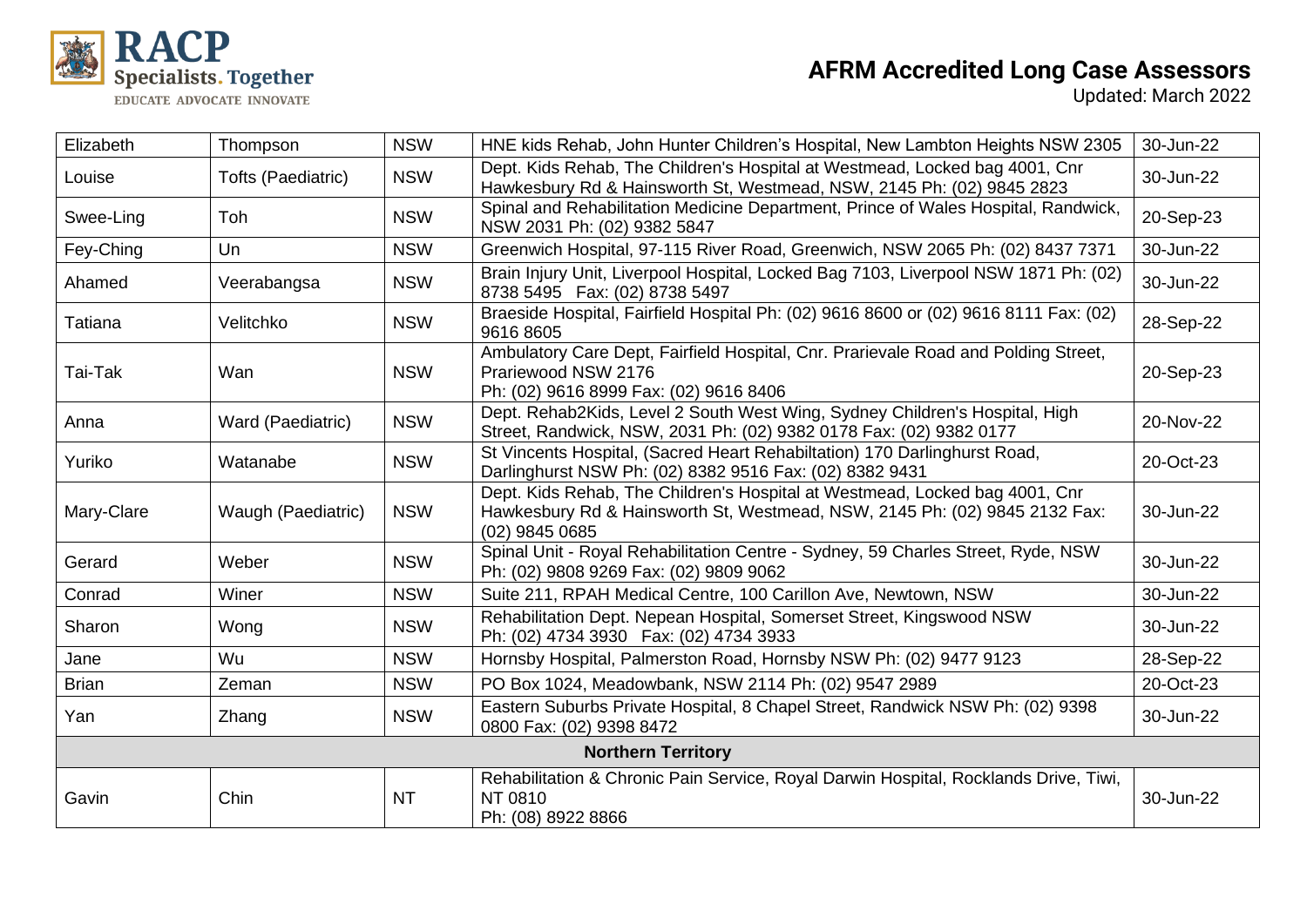

| Howard             | Flavell        | <b>NT</b>  | Rehabilitation Services, Royal Darwin Hospital, Rocklands Drive, Tiwi, NT 0811<br>Ph: (08) 8922 8866  Fax: (08) 8922 8900                                 | 30-Jun-22 |  |  |
|--------------------|----------------|------------|-----------------------------------------------------------------------------------------------------------------------------------------------------------|-----------|--|--|
| <b>New Zealand</b> |                |            |                                                                                                                                                           |           |  |  |
| Subramanya         | Adiga          | <b>NZ</b>  | Auckland (not provided)                                                                                                                                   | 30-Jun-22 |  |  |
| Samir              | Anwar          | <b>NZ</b>  | Active Plus, 1/718 Dominion Road, Mt Eden, Auckland 1041, New Zealand                                                                                     | 30-Jun-22 |  |  |
| Toni               | Auchinvole     | <b>NZ</b>  | Dunedin (not provided)                                                                                                                                    | 30-Jun-22 |  |  |
| Cynthia            | <b>Bennett</b> | <b>NZ</b>  | Middlemore Hospital Rehabilitation, Private Bag 93311, Otahuhu Otahuhu 1640,<br>New Zealand<br>Ph: +(64 21) 2408559                                       | 28-Sep-22 |  |  |
| Hung-Kai           | Chen           | <b>NZ</b>  | Auckland (not provided)                                                                                                                                   | 30-Jun-22 |  |  |
| Soyoung            | <b>Kim</b>     | <b>NZ</b>  | Auckland                                                                                                                                                  | 20-Nov-22 |  |  |
| <b>Bensy Susan</b> | <b>Mathews</b> | <b>NZ</b>  | Wellington (not provided)                                                                                                                                 | 20-Sep-23 |  |  |
| Kellie             | Nichol         | <b>NZ</b>  | Dunedin - Work Ph: (+64 3) 4740999                                                                                                                        | 30-Jun-22 |  |  |
| Balraj             | Singhal        | <b>NZ</b>  | Spinal Injury Unit, Burwood Hospital, Private Bag 4708, Christchurch 8140, New<br>Zealand Ph: (+64 3) 3836 850                                            | 20-Sep-23 |  |  |
| Sureshbabu         | Subramanian    | <b>NZ</b>  | Auckland Spinal Rehab Unit, 30 Bairds Rd, Otara, Auckland, NZ - 64 9 2709000 ext<br>4207.                                                                 | 28-Sep-22 |  |  |
| Shaun (Xianghu)    | Xiong          | <b>NZ</b>  | Burwood Spinal Unit and Brain Injury Rehab, Burwood Hospital, Private Bag 4708,<br>Christchurch, NZ 8140<br>Ph: (+64 3) 383 6850                          | 20-Nov-22 |  |  |
|                    |                |            | Queensland                                                                                                                                                |           |  |  |
| Sridhar            | Atresh         | QLD        | Queensland Spinal Cord Injury Service, Princess Alexandria Hospital, Building 17,<br>Floor 1, Woolloongabba QLD<br>Ph: (07) 3176 2654 Fax: (07) 3176 5644 | 30-Jun-22 |  |  |
| Wilbur             | Chan           | QLD        | Rehabilitation Services, Wesley Hospital, Chasely Street, Auchenflower, QLD 4066<br>Ph: (07) 3232 7765                                                    | 30-Jun-22 |  |  |
| <b>Tik Shun</b>    | Chan           | <b>QLD</b> | Level 4, Admin Buidling, TPCH, Chermside, 4032 QLD<br>Ph: (07) 3139 5149                                                                                  | 30-Jun-22 |  |  |
| Paul               | Chapman        | <b>QLD</b> | Ph: (07) 4433 1111                                                                                                                                        | 30-Jun-22 |  |  |
| Benjamin           | Chen           | QLD        | 45 Chisholm Road, Carrara QLD Ph: (07) 5667 3200 Fax: (07) 5667 3203.                                                                                     | 28-Sep-22 |  |  |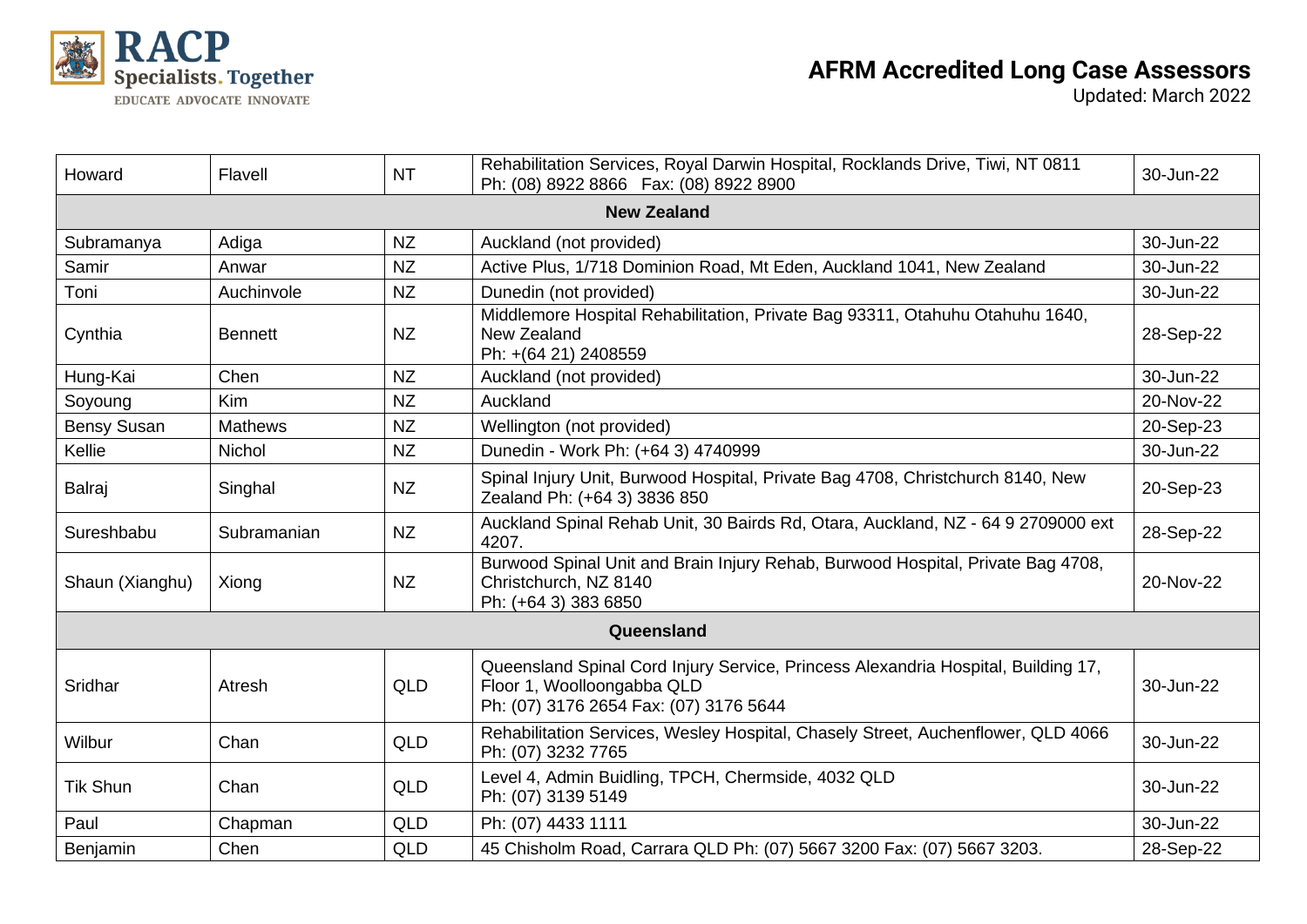

| <b>Kim</b> | Dobbie                         | <b>QLD</b> | Level 2 Fred Mackay House, John Flynn Hospital, 42 Inland Drive, Tugun, QLD 4224<br>Ph: (07) 5598 9720 Fax: (07) 5676 6350                                                                | 20-Nov-22 |
|------------|--------------------------------|------------|-------------------------------------------------------------------------------------------------------------------------------------------------------------------------------------------|-----------|
| David      | Douglas                        | QLD        | Brain Injury Rehabilitation Service, Princess Alexandra Hospital, Ipswich Road,<br>WOOLLOONGABBA 4102,<br>Ph: (07) 3176 6691, FAX: (07) 3176 7387, Email: david.douglas@health.qld.gov.au | 20-Oct-23 |
| Martin     | Dunlop                         | <b>QLD</b> | Cairns Base Hospital, Consultant Rehabilitation Unit, PO Box 902, Cairns 4870,<br>North Queensland<br>Ph: (07) 4050 6751                                                                  | 30-Jun-22 |
| David      | Eckerman                       | <b>QLD</b> | Not provided                                                                                                                                                                              | 20-Oct-23 |
| Priya      | <b>Edwards</b><br>(Paediatric) | QLD        | Queensland Children's Hospital, 501 Stantley Street, South Brisbane, QLD, 4101<br>Ph: (07) 3636 5468 Fax: (07) 3636 5464                                                                  | 30-Jun-22 |
| Elissa     | Farrow                         | <b>QLD</b> | Email: elissa.farrow@health.qld.gov.au<br>Rehabilitation Unit, Sunshine Coast University Hospital, Kawana Way, Birtinya, QLD<br>4575                                                      | 20-Oct-23 |
| Gerritt    | Fialla                         | <b>QLD</b> | The Sunshine Coast Private Hospital, Buderim QLD 4556 Ph: (07) 5430 3060                                                                                                                  | 20-Sep-23 |
| Kirri      | Francis                        | QLD        | Not provided                                                                                                                                                                              | 20-Nov-22 |
| Timothy    | Geraghty                       | <b>QLD</b> | Princess Alexandra Hospital, Metro South Health, 199 Ipswich Road, Woolloongabba<br>QLD 4102 Ph: (07) 3176 2928                                                                           | 30-Jun-22 |
| Ganesh     | Gnanasekaran                   | <b>QLD</b> | Rockhampton Hospital Rehab Unit, Ph: (07) 4932 5100                                                                                                                                       | 20-Nov-22 |
| Kong       | Goh                            | <b>QLD</b> | Royal Brisbane and Women's Hospital, Bowen Bridge Road, Herston QLD 4029<br>Ph: (07) 3646 8111                                                                                            | 20-Nov-22 |
| Leah       | Goodwin                        | <b>QLD</b> | Gold Coast Hospital and Health Service, 1 Hospital Blvd, Southport, Qld, 4215,<br>Phone: 07 5687 3314                                                                                     | 20-Sep-23 |
| Susan      | Inglis                         | <b>QLD</b> | Ramsay Health, Cairns                                                                                                                                                                     | 30-Jun-22 |
| Michael    | Johnson                        | <b>QLD</b> | Gold Coast Private Hospital, 14 Hill Street Southport, Queensland, 4215                                                                                                                   | 20-Sep-23 |
| Anand      | Kumar                          | <b>QLD</b> | Mackay Rehabilitation Hospital, 57 Norris Road, Mount Pleasant, Mackay QLD 4740                                                                                                           | 30-Jun-22 |
| Ling       | Lan                            | <b>QLD</b> | The Prince Charles Hospital, Rode Road, Chermside, QLD 4032 Ph: (07) 3139 5198                                                                                                            | 30-Jun-22 |
| Catherine  | Macintosh                      | <b>QLD</b> | Noosa Hospital, 111 Goodchap St, Noosaville, QLD 4566 Ph: (07) 5441 6477                                                                                                                  | 30-Jun-22 |
| Poch       | Malte                          | <b>QLD</b> | Work Ph: 07 3716 2111                                                                                                                                                                     | 30-Jun-22 |
| Cassandra  | McLennan                       | <b>QLD</b> | Rehabilitation Unit, Redcliffe Hospital, Anzac Ave, Redcliffe QLD 4020 Ph: (07) 3883<br>7332 Fax: (07) 3883 7898                                                                          | 30-Jun-22 |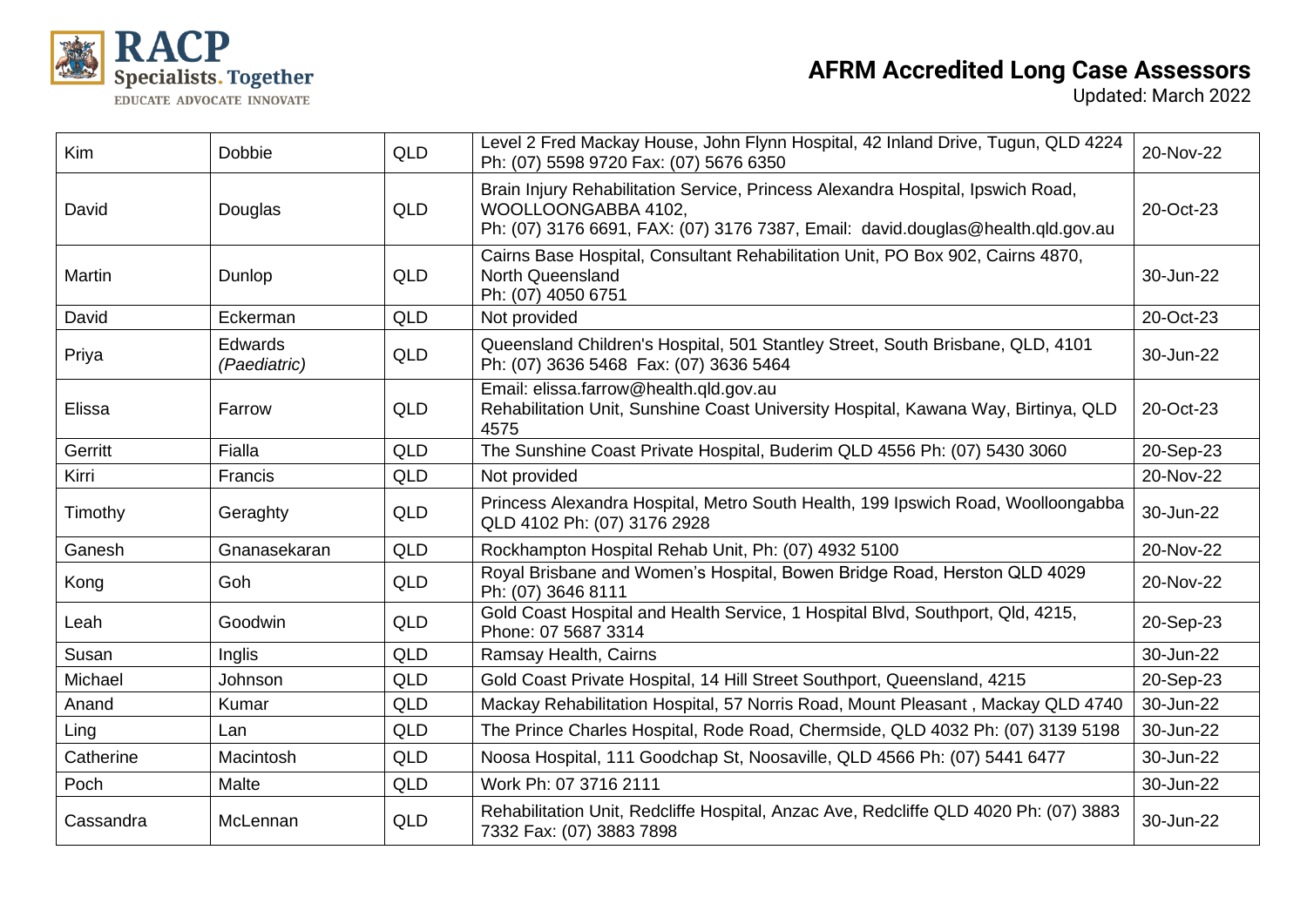

| Kim       | McLennan<br>(Paediatric) | <b>QLD</b> | Queensland Children's Hospital, 501 Stantley Street, South Brisbane, QLD, 4101<br>Ph: (07) 3636 5400                                                  | 20-Oct-23 |
|-----------|--------------------------|------------|-------------------------------------------------------------------------------------------------------------------------------------------------------|-----------|
| Julia     | McLeod                   | <b>QLD</b> | Royal Brisbane and Women's Hospital, GARU - Rosemount Campus, Cartwright St,<br>Windsor QLD 4030<br>Ph: (07) 3646 8111                                | 30-Jun-22 |
| Phong     | Nguyen                   | <b>QLD</b> | Mater Private Brisbane, Rehabilitation Unit, 41 Annerley Road, South Brisbane 4101<br>Ph: (07) 3163 8111                                              | 20-Nov-22 |
| Nilanthie | Perera                   | <b>QLD</b> | Townville Hospital, Townsville QLD                                                                                                                    | 20-Nov-22 |
| Juan      | Rois Gnecco              | <b>QLD</b> | Ipswich Hospital, Chelmsford Avenue, Ipswich, QLD 4305                                                                                                | 30-Jun-22 |
| Tracey    | Symmons                  | <b>QLD</b> | The Townsville Hospital, PO Box 670, Townsville QLD Ph: (07) 4796 2639                                                                                | 30-Jun-22 |
| Polly     | Tsai                     | <b>QLD</b> | Neurosciences Queensland, Level 1, St Andrews Place, 33 North Street, Spring Hill,<br>QLD 4000 Ph: (07) 3839 3688                                     | 30-Jun-22 |
| Chin Han  | Wong                     | <b>QLD</b> | Allamanda Private Hospital, 21 Spendilove Street, Southport QLD<br>Ph: (07) 5591 9444 Fax: (07) 5591 9919                                             | 30-Jun-22 |
| Kean Min  | Wong                     | <b>QLD</b> | Gold Coast University Hospital, 1 Hospital Boulevard, Southport, QLD 4215                                                                             | 20-Nov-22 |
|           |                          |            | <b>South Australia</b>                                                                                                                                |           |
| Nazanin   | Abedin                   | <b>SA</b>  | Not provided                                                                                                                                          | 20-Oct-23 |
| Zoe       | Adey-Wakeling            | <b>SA</b>  | Repatriation General Hospital, Daws Road, Daw Park, SA 5041<br>Ph: (08) 7425 0004                                                                     | 20-Nov-22 |
| John      | <b>Bastian</b>           | <b>SA</b>  | Hampstead Centre, 307-255 Hampstead Road, Northfield, SA Ph: (08) 8272 4900<br>Fax: (08) 8272 8809                                                    | 30-Jun-22 |
| Gary      | Clothier                 | <b>SA</b>  | 71 Dyott Avenue, Hampstead Gardens, SA Ph: (08) 8369 2100 Fax: (08) 8369 2500                                                                         | 30-Jun-22 |
| Maria     | Crotty                   | <b>SA</b>  | Not provided                                                                                                                                          | 20-Oct-23 |
| Anupam    | Datta Gupta              | <b>SA</b>  | Dept of Rehabilitation Medicine, The Queen Elizabeth Hospital, 28 Woodville Road,<br>Woodville SA Ph: (08) 8222 7322 Fax: (08) 8222 8593              | 30-Jun-22 |
| Farima    | Forooziya                | <b>SA</b>  | Hampstead Rehabilitation Centre SA Ph: (08) 8222 1630                                                                                                 | 30-Jun-22 |
| Kirrily   | <b>Holton</b>            | <b>SA</b>  | Repatriation General Hospital, Daws Rd, Daw Park, SA 5041 Ph: (08) 8276 9666 /<br>ext 50005                                                           | 28-Sep-22 |
| Lydia     | Huang                    | <b>SA</b>  | Repatriation General Hospital, Div. Rehab and Aged Care and Allied Health, C<br>Block, Daws Road, Daw Park, SA Ph: (08) 8276 1103 Fax: (08) 8276 1130 | 20-Oct-23 |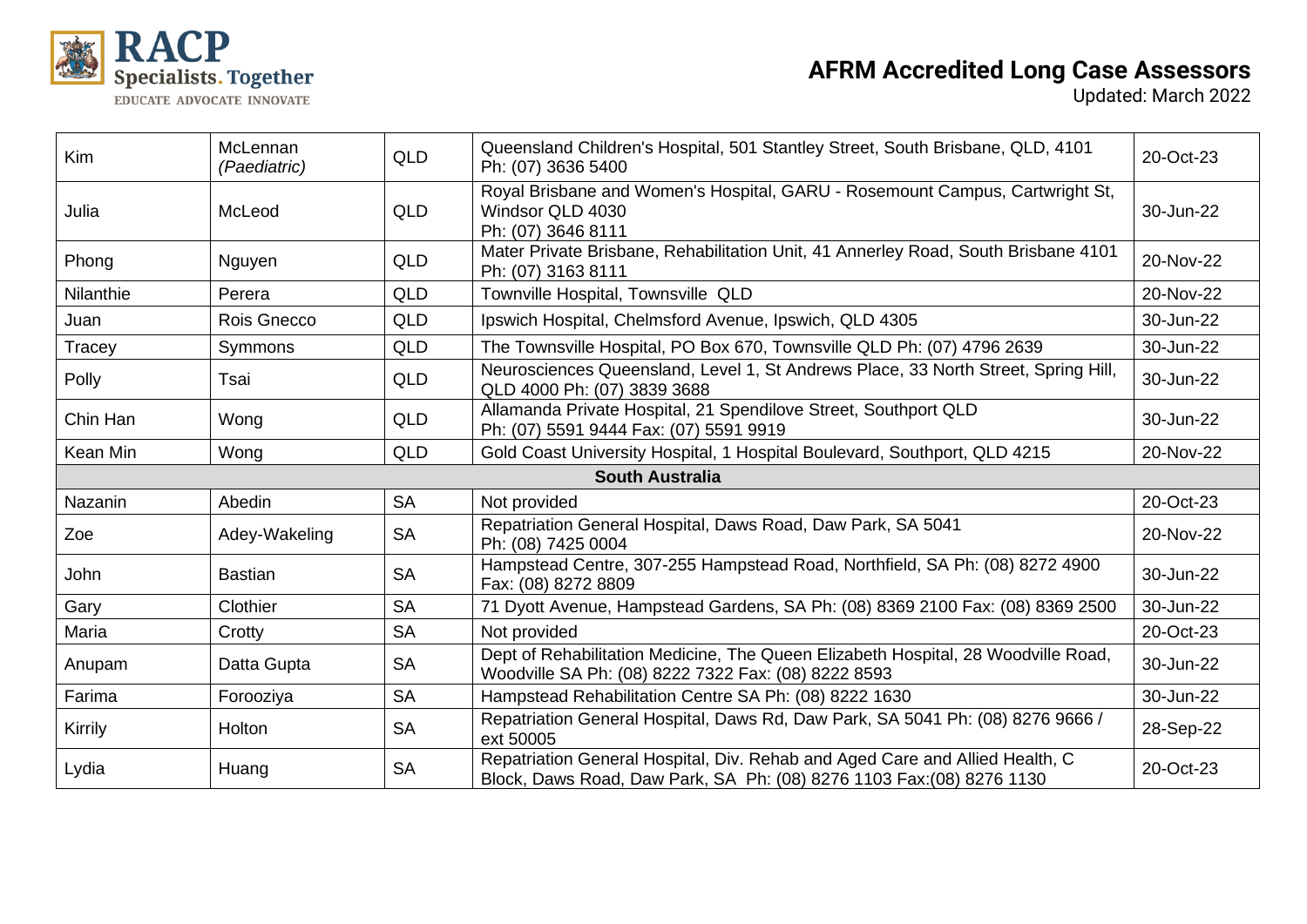

| Miranda     | <b>Jelbart</b>     | <b>SA</b> | SA Brain Injury Rehabilitation Service, 207-233 Hampstead Road, Lightsview, SA<br>5085.<br>Ph: (08) 8222, 1851 Fax: (08) 8222 1445, Email: miranda.jelbart@health.sa.gov.au   | 20-Oct-23 |  |  |
|-------------|--------------------|-----------|-------------------------------------------------------------------------------------------------------------------------------------------------------------------------------|-----------|--|--|
| Swatee      | Jena               | <b>SA</b> | Repatriation General Hospital, Daws Road, Daw Park, SA 5041 Ph: (08) 8276<br>9666                                                                                             | 30-Jun-22 |  |  |
| Sharon      | Keripin            | <b>SA</b> | Queen Elizabeth Hospital, 28 Woodville Road, Woodville South, SA 5011 Ph: (08)<br>8222 6000                                                                                   | 30-Jun-22 |  |  |
| Venugopal   | Kochiyil           | <b>SA</b> | Northern Adelaide Rehabilitation Services, Modbury Hospital, Northern Adelaide<br>Local Health Network, SA, Ph: (08) 7425 8767, Mob: 0467 767 671                             | 30-Jun-22 |  |  |
| Yulia       | Kravchenko         | <b>SA</b> | Not provided                                                                                                                                                                  | 20-Oct-23 |  |  |
| Cristina    | Manu               | <b>SA</b> | Not provided                                                                                                                                                                  | 20-Oct-23 |  |  |
| Ruth        | Marshall           | <b>SA</b> | Central Adelaide Local Health Network, Hampstead Rehabilitation Centre campus,<br>207-235 Hampstead Road, Lightsview, SA 5085 Ph: (08) 8222 1630                              | 30-Jun-22 |  |  |
| Siang       | <b>Naik</b>        | <b>SA</b> | Hampstead Rehabilitation Centre, Hampstead Rd, Northfield SA Ph: (08) 8222 1600                                                                                               | 30-Jun-22 |  |  |
| Charitha    | Perera             | <b>SA</b> | Repatriation General Hospital, Daw Park SA 5041 Ph: (08) 8276 9666 Fax: (08)<br>7425 0016                                                                                     | 28-Sep-22 |  |  |
| Nigel       | Quadros            | <b>SA</b> | Not provided                                                                                                                                                                  | 20-Oct-23 |  |  |
| Ray         | Russo (Paediatric) | <b>SA</b> | Dept. Paediatric Rehab, Women's and Childrens' Hospital, 72 King William Road,<br>Nth Adelaide SA Ph: (08) 8161 7220 Fax: (08) 8161 8488                                      | 30-Jun-22 |  |  |
| Vrushali    | Sanap              | <b>SA</b> | Modbury Public Hospital, 41-69 Smart Road, Modbury, SA 5092 Ph: (08) 8161 2000                                                                                                | 30-Jun-22 |  |  |
| Suja        | Sukumaran          | <b>SA</b> | Repatriation General Hospital, Daws Road, DAW PARK SA 5041, Ph: (08) 8222<br>6000                                                                                             | 20-Sep-23 |  |  |
| Andrew      | Tideman            | <b>SA</b> | Rehabilitation Dept, Womens and Childrens Hospital, 72 King William Rd, North<br>Adelaide, SA 5006                                                                            | 30-Jun-22 |  |  |
| Andrew      | Wilkinson          | <b>SA</b> | Repatriation General Hospital, Daws Road, DAW PARK SA 5041, Ph: (08) 8276<br>9666                                                                                             | 20-Sep-23 |  |  |
| Vun Vun     | Wong               | <b>SA</b> | Flinders Medical Centre, Flinders Drive, Bedford Park, SA 5042 - (08) 8204 5511                                                                                               | 20-Nov-22 |  |  |
|             | <b>Singapore</b>   |           |                                                                                                                                                                               |           |  |  |
| Roy         | Lee                | Sing.     | Dept. of Rehabilitation Medicine, Changi General Hospital.<br>Ph: 65 8125 8396 Fax: 65 6781 6202                                                                              | 20-Sep-23 |  |  |
| Shuen-Loong | Tham               | Sing.     | Department of Rehabilitation Medicine, Tan Tock Seng Hospital Rehabilitation<br>Centre, 17 Ang Mo Kio Avenue 9, Thye Hua Kwan Hospital, Singapore 569766 Ph:<br>+65 9721 9417 | 20-Sep-23 |  |  |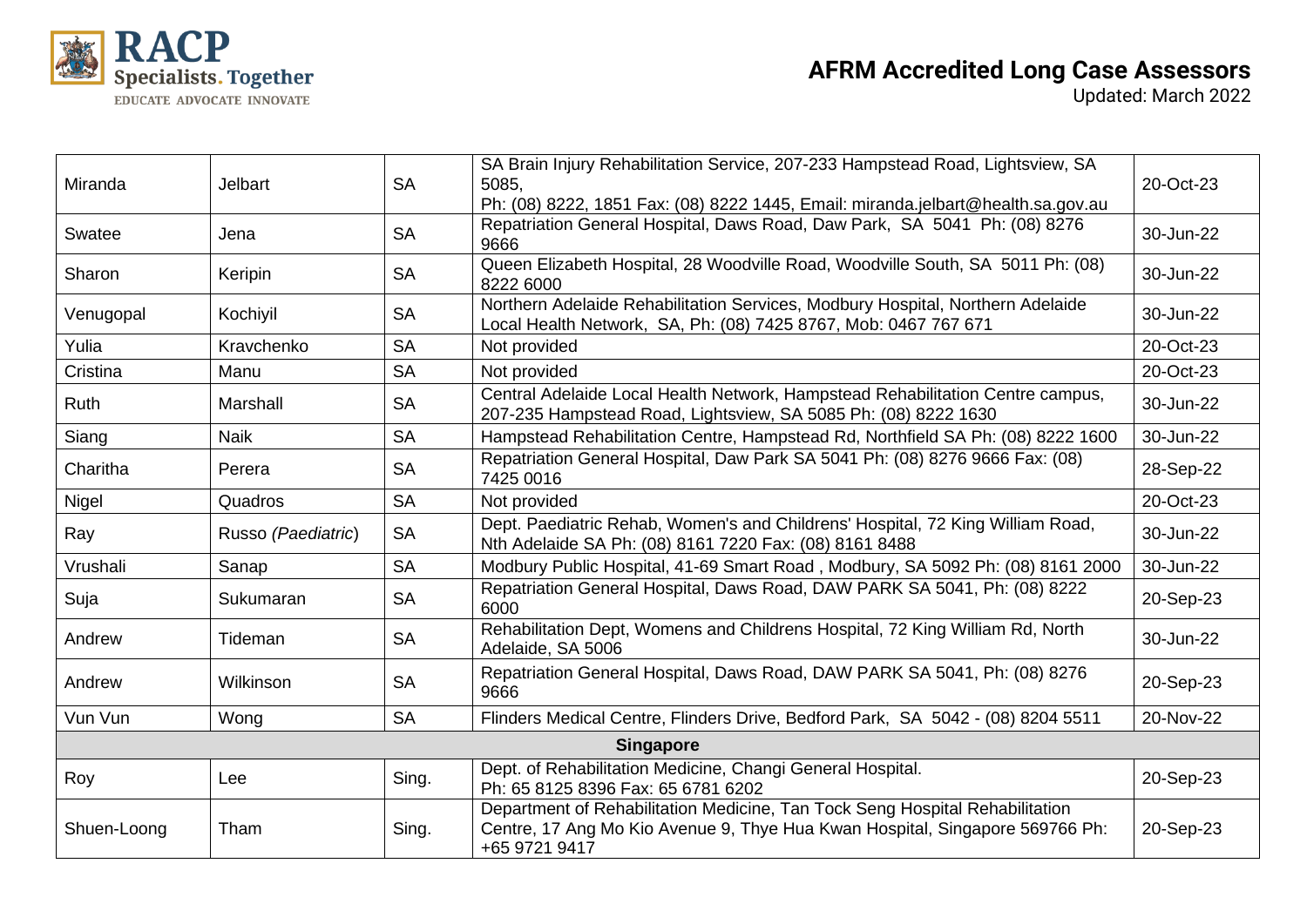

## **AFRM Accredited Long Case Assessors**

| Tze Chao     | Wee              | Sing.      | Changi General Hospital, 2, Simei Street 3, Singapore 529889<br>Ph: +65 9889 2865                                                                              | 20-Sep-23 |  |  |  |
|--------------|------------------|------------|----------------------------------------------------------------------------------------------------------------------------------------------------------------|-----------|--|--|--|
|              | <b>Tasmania</b>  |            |                                                                                                                                                                |           |  |  |  |
| Warren       | Jennings - Bell  | <b>TAS</b> | Royal Hobart Hospital, 48 Liverpool St, Hobart, TAS 7000 Ph: (03) 6166 8308                                                                                    | 30-Jun-22 |  |  |  |
| Lucy         | Madebwe          | <b>TAS</b> | Royal Hobart Hospital, 48 Liverpool St, Hobart, TAS 7000                                                                                                       | 30-Jun-22 |  |  |  |
| Ingrid       | McGaughey        | <b>TAS</b> | No fixed address - locum rehabilitation physician in a variety of rural, remote and<br>metropolitan areas and in both public and private hospitals in Tasmania | 30-Jun-22 |  |  |  |
| Mark         | Slatyer          | <b>TAS</b> | Department of Rehabilitation Medicine, 8 Collins Street, Hobart, TAS Ph: (03) 6234<br>7555                                                                     | 30-Jun-22 |  |  |  |
|              |                  |            | <b>Victoria</b>                                                                                                                                                |           |  |  |  |
| Geoffrey     | Abbott           | <b>VIC</b> | St John of God Frankston Rehabilitation Hospital, Frankston VIC 3199 Ph: (03) 9788<br>3333                                                                     | 30-Jun-22 |  |  |  |
| Rania        | Abdelmotaleb     | <b>VIC</b> | Not provided                                                                                                                                                   | 30-Jun-22 |  |  |  |
| Kirily       | Adam             | <b>VIC</b> | Epworth Rehabilitation Camberwell, 888 Toorak Road, Camberwell VIC Ph: (03)<br>9809 2444                                                                       | 30-Jun-22 |  |  |  |
| <b>Brian</b> | Anthonisz        | <b>VIC</b> | Caulfield Hospital, 269 Kooyong Road, Caulfield, VIC 3162<br>Ph: (03) 9076 6000                                                                                | 28-Sep-22 |  |  |  |
| Gayathri     | Aravinthan       | <b>VIC</b> | Not provided                                                                                                                                                   | 20-Oct-23 |  |  |  |
| Irina        | Astrakhantseva   | <b>VIC</b> | Not provided                                                                                                                                                   | 30-Jun-22 |  |  |  |
| Michael      | <b>Bennett</b>   | <b>VIC</b> | McKellar Centre, 45-95 Ballarat Rd, North Geelong, VIC 3215<br>Ph: (03) 4215 5200                                                                              | 28-Sep-22 |  |  |  |
| Ajay         | <b>Bharatula</b> | <b>VIC</b> | Rehabilitation and Aged Care Liaison Service (RALS - Clayton), Monash Medical<br>Centre, 246 Clayton Rd, Clayton, VIC 3168, Ph: (03) 9594 6666                 | 30-Jun-22 |  |  |  |
| Melanie      | Chen             | <b>VIC</b> | Eastern Health, VIC                                                                                                                                            | 30-Jun-22 |  |  |  |
| Michael      | Chou             | <b>VIC</b> | Caulfield Hospital, 260 Kooyong Rd, Caulfield, VIC (03) 9076 6000                                                                                              | 30-Jun-22 |  |  |  |
| Yan          | Chow             | <b>VIC</b> | Caulfield Hospital, 260 Kooyong road, Caulfield, VIC 3162<br>Ph: (03) 9076 6000                                                                                | 30-Jun-22 |  |  |  |
| Irina        | Churilov         | <b>VIC</b> | St Vincent's Health Melbourne, Victoria Pde, Fitzroy VIC 3065<br>Ph: (03) 9231 2211                                                                            | 30-Jun-22 |  |  |  |
| Jill         | Collins          | <b>VIC</b> | St Georges Hospital, 283 Cotham Road, Kew VIC<br>Ph: (03) 9231 8444                                                                                            | 30-Jun-22 |  |  |  |
| <b>Neil</b>  | Crompton         | <b>VIC</b> | McKellar Centre, 45-95 Ballarat Rd, North Geelong, VIC 3215 Ph: (03) 4215 5200,<br>Mob: 0418 532 449                                                           | 30-Jun-22 |  |  |  |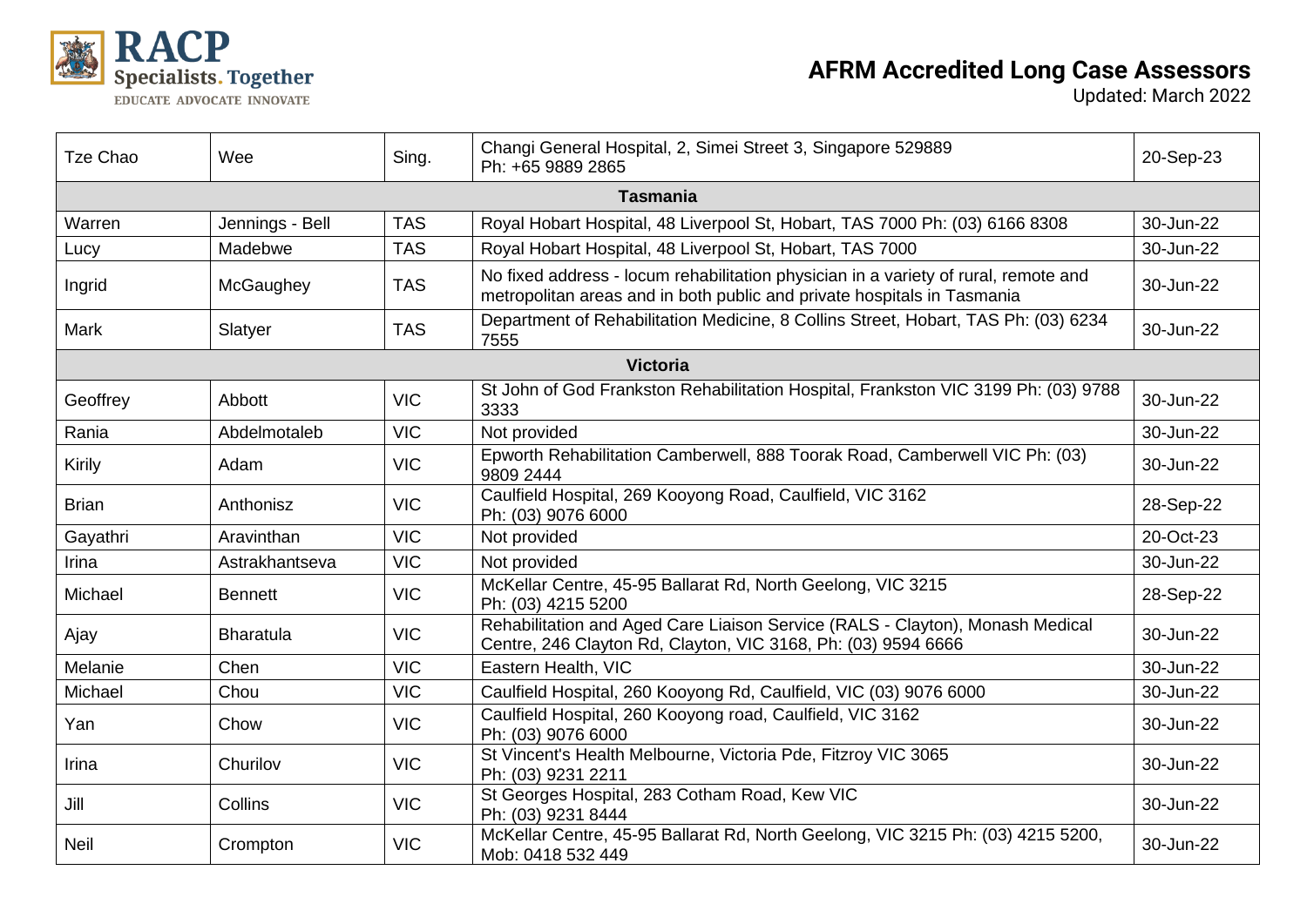

| Gregory        | Dalley      | <b>VIC</b> | Rehabilitation Unit, Goulburn Valley Health, Graham Street, Shepparton 3630, VIC<br>Ph: (03) 5832 2322                                          | 30-Jun-22 |
|----------------|-------------|------------|-------------------------------------------------------------------------------------------------------------------------------------------------|-----------|
| Susan          | Day         | <b>VIC</b> | Not provided                                                                                                                                    | 20-Oct-23 |
| Stephen        | de Graaff   | <b>VIC</b> | Epworth Rehabilitation Camberwell, 888 Toorak Road, Camberwell VIC Ph: (03)<br>9805 4161 Fax: (03) 9889 6756                                    | 28-Sep-22 |
| Mohit          | <b>Dhir</b> | <b>VIC</b> | St John of God, Napean Rehabilitation Hospital, 255 Cranbourne Road, Frankston<br>3199, VIC Ph: (03) 9788 3332                                  | 30-Jun-22 |
| Harry          | Eeman       | <b>VIC</b> | Barbara Walker Centre for Pain Management, Level 1 Daly Wing, St Vincent's<br>Hospital, 35 Victoria Parade, Fitzroy VIC 3065 Ph: (03) 9231 4681 | 20-Nov-22 |
| Alaeldin       | Elmalik     | <b>VIC</b> | Not provided                                                                                                                                    | 30-Jun-22 |
| Kapil          | Gupta       | <b>VIC</b> | Rosebud Hospital, 1527 Point Nepean Road, Rosebud, VIC 3940<br>Ph: (03) 5986 0666                                                               | 30-Jun-22 |
| Tom            | Hale        | <b>VIC</b> | Epworth Hospital, Level 2, 32 Erin Street, Richmond, VIC 3121 Ph: (03) 9426 8773<br>Fax: (03) 9429 4507                                         | 30-Jun-22 |
| <b>Barbara</b> | Hannon      | <b>VIC</b> | Epworth Brighton Rehab Centre, 85 Wilson St, Brighton, VIC 3186<br>Ph: (03) 9591 9293                                                           | 30-Jun-22 |
| Monika         | Hasnat      | <b>VIC</b> | Royal Children's Hospital, Flemington Road, Parkville VIC 3052 Ph: (03) 9345 5522                                                               | 30-Jun-22 |
| Jeanet         | Hofland     | <b>VIC</b> | Royal Talbot Rehabilitation Centre, Kew, Ph: (03) 9490 7562                                                                                     | 30-Jun-22 |
| Robin          | Hunter      | <b>VIC</b> | Epworth Rehabilitation Brighton, 85 Wilson Street, BRIGHTON VIC 3186<br>Ph: 03 9592 9144                                                        | 20-Oct-23 |
| Nathan         | Johns       | <b>VIC</b> | Ground Floor, Suite 5, 999 Nepean Hwy, Moorabbin, VIC Ph: (03) 9555 7769                                                                        | 30-Jun-22 |
| Genevieve      | Kennedy     | <b>VIC</b> | Peter James Centre, 321 - 345 Burwood Highway, Forest Hill, VIC 3131<br>Ph: (03) 8804 2750                                                      | 30-Jun-22 |
| Debbie         | Kesper      | <b>VIC</b> | Ph: (03) 5454 9212                                                                                                                              | 30-Jun-22 |
| <b>Ngoc</b>    | Le          | <b>VIC</b> | Western Health, 160 Gordon St, Footscray VIC 3011, Ph: (03) 9591 9200, Mob:<br>0413 997 812                                                     | 30-Jun-22 |
| Juleen         | Lim         | <b>VIC</b> | Golf Links Road Rehabilitation Centre, 125 Golf Links Road, Frankston VIC Ph: (03)<br>9784 8658 (03) 9784 8677                                  | 28-Sep-22 |
| Asha           | Mathew      | <b>VIC</b> | Not provided                                                                                                                                    | 20-Nov-22 |
| David          | Murphy      | <b>VIC</b> | Director of Rehabilitation Medicine, St Vincent's Melbourne Ph: (03) 9288 3814,<br>Switchboard: (03) 9288 2211                                  | 20-Nov-22 |
| Peter          | <b>New</b>  | <b>VIC</b> | Kingston Centre, Warrigal Rd Cheltenham/Caulfield Hospital, 260 Kooyong Rd,<br>Caulfield<br>Ph: (03) 9265 1000 or (03) 9076 6000                | 30-Jun-22 |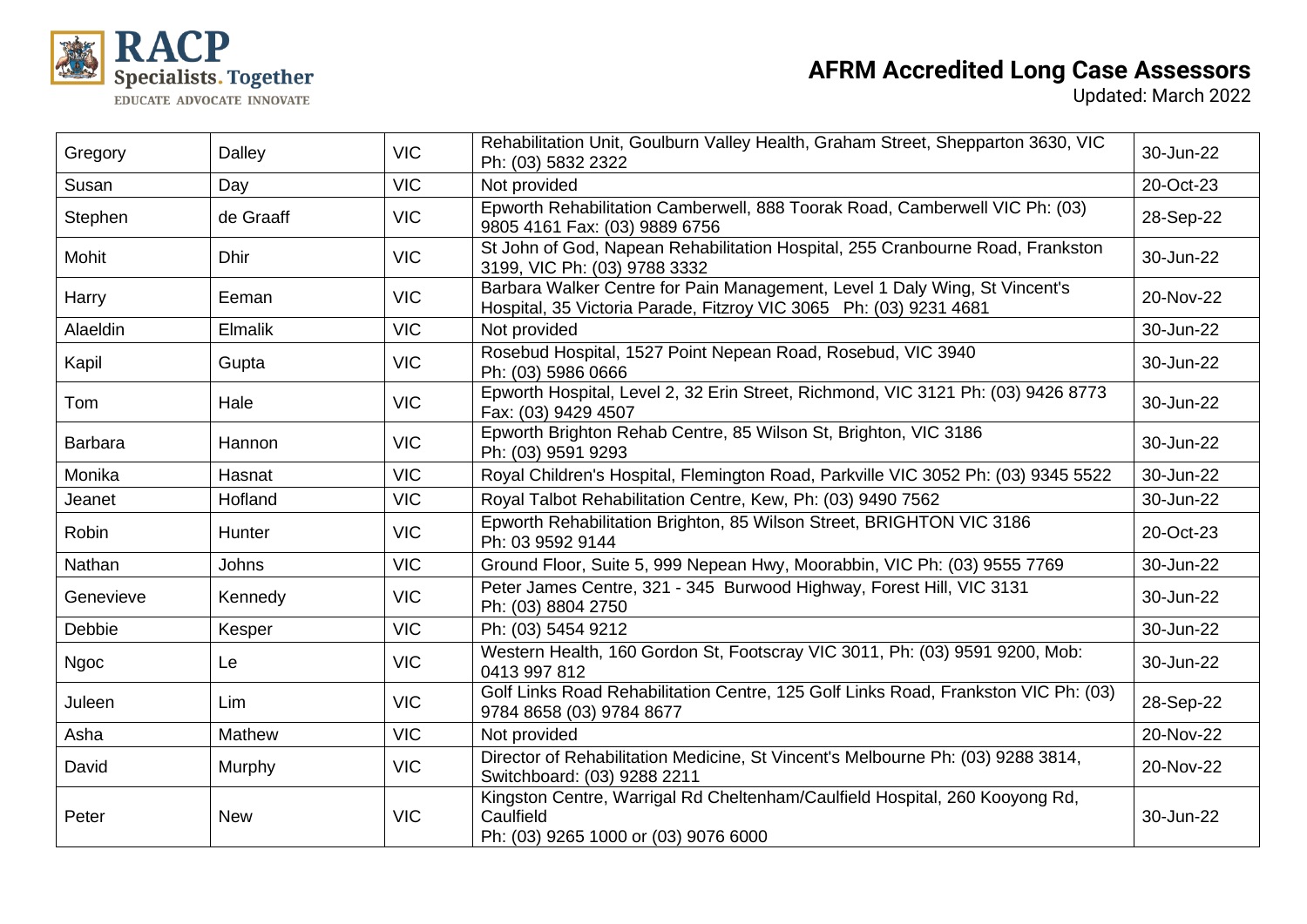

| Lily (Ching Lee) | Ng                         | <b>VIC</b> | Caulfield Hospital, 260 Kooyong Road, Caulfield VIC 3162 Ph: (03) 9076 6000                                   | 30-Jun-22 |
|------------------|----------------------------|------------|---------------------------------------------------------------------------------------------------------------|-----------|
| Louisa           | Ng                         | <b>VIC</b> | Royal Melbourne Hospital, Royal Park Campus, Poplar Rd, Parkville, 3052 VIC<br>Ph: (03) 8387 2000             | 30-Jun-22 |
| Michael          | Njovu                      | <b>VIC</b> | Wodonga Hospital, Albury Wodonga Health, 78 Vermont Street, Wodonga VIC 3690<br>Ph: (02) 6051 7455            | 20-Oct-23 |
| Rachael          | Nunan                      | <b>VIC</b> | Peter James Centre, Mahoney's Road, Burwood East VIC Ph: (03) 8804 2750 Fax:<br>(03) 8804 2708                | 30-Jun-22 |
| <b>John</b>      | Olver                      | <b>VIC</b> | Suite 2.4, Epworth Medical Centre, 32 Erin Street, Richmond, VIC 3121, Mob: 0417<br>337 157                   | 30-Jun-22 |
| Mithu            | Palit                      | <b>VIC</b> | Alfred ABI Centre, Caulfield Hospital, 260 Kooyong Rd, Caulfield<br><b>VIC 3126</b>                           | 30-Jun-22 |
| Itzel            | <b>Paredes Castillo</b>    | <b>VIC</b> | Not provided                                                                                                  | 30-Jun-22 |
| Daniela          | Pasagic                    | <b>VIC</b> | Peninsula Health, Frankston Golf Links Road Rehabilitation, 125 Golf Links Road,<br>Frankston, VIC 3199       | 30-Jun-22 |
| Prasannan        | Ponganamparambile          | <b>VIC</b> | Latrobe Regiobal Hospital, Traralgon VIC                                                                      | 30-Jun-22 |
| Michael          | Ponsford                   | <b>VIC</b> | Epworth Healthcare, 89 Bridge Rd, Richmond, VIC 3121, Ph: (03) 9426 8773                                      | 30-Jun-22 |
| <b>Kim</b>       | Proudlove                  | <b>VIC</b> | Ph: (03) 9805 4256                                                                                            | 30-Jun-22 |
| <b>Juris</b>     | <b>Rubenis</b>             | <b>VIC</b> | Ph: (03) 8790 8200 Fax: (03) 8790 8747                                                                        | 30-Jun-22 |
| Adam             | Scheinberg<br>(Paediatric) | <b>VIC</b> | Dept. Rehabilitation, Royal Childrens Hospital, 50 Flemington Rd, Parkville, VIC<br>3052, Mob: 0419 274 244   | 30-Jun-22 |
| Janethri         | Seneviratne Epa            | <b>VIC</b> | Not provided                                                                                                  | 20-Oct-23 |
| Penelope         | Smith                      | <b>VIC</b> | St Vincents Hospital, Bolte Wing, 41 Victoria Parade, Fitzroy, VIC Ph: (03) 9288<br>3814 Fax: (03) 9288 3808  | 30-Jun-22 |
| Louisa           | Soh                        | <b>VIC</b> | Broadmeadows Health Service, 35 Johnstone Street, Broadmeadows, VIC Ph: (03)<br>8345 5172 Fax: (03) 8345 5141 | 30-Jun-22 |
| Krystal          | Song                       | <b>VIC</b> | Not provided                                                                                                  | 20-Sep-23 |
| Jason            | Teh                        | <b>VIC</b> | Cedar Court Rehabilitation Hospital, 888 Toorak Road, Camberwell 3124, VIC Ph:<br>(03) 9809 2444              | 30-Jun-22 |
| Kwong            | Teo                        | <b>VIC</b> | Caulfield Hospital, 260 Kooyong Road, Caulfield, VIC 3162, Mob: 0467 722 538                                  | 30-Jun-22 |
| Premini          | Thanarajah                 | <b>VIC</b> | Epworth Hospital, 888 Toorak Road, Camberwell, VIC 3124                                                       | 30-Jun-22 |
| Mekala           | Thayalan                   | <b>VIC</b> | Golf Links Road Rehabilitation Centre, 129 Golf Links Road, Frankston 3199, VIC<br>Ph: (03) 9781 2388         | 30-Jun-22 |